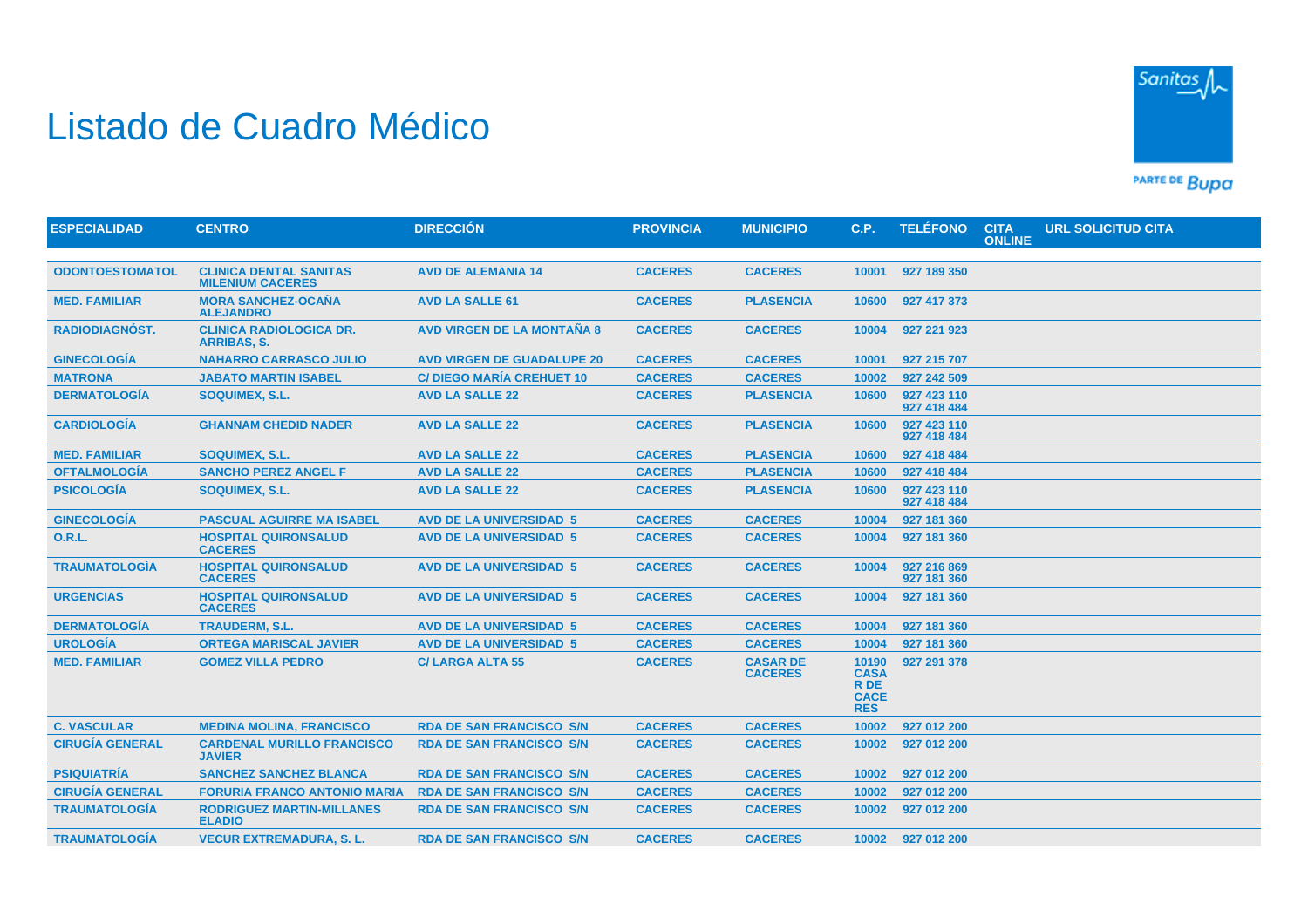| <b>O.R.L.</b>          | <b>DE SAA ALVAREZ MARIA DEL</b><br><b>ROSARIO</b>           | <b>RDA DE SAN FRANCISCO S/N</b>                               | <b>CACERES</b> | <b>CACERES</b>                         | 10002 |                            |
|------------------------|-------------------------------------------------------------|---------------------------------------------------------------|----------------|----------------------------------------|-------|----------------------------|
| <b>FISIOTERAPIA</b>    | <b>KINES 88, S.L.</b>                                       | <b>RDA DE SAN FRANCISCO S/N</b>                               | <b>CACERES</b> | <b>CACERES</b>                         | 10002 | 927 211 683                |
| <b>ANESTESIOLOGIA</b>  | <b>MORAN SERRADILLA, S.L.</b>                               | <b>RDA DE SAN FRANCISCO S/N</b>                               | <b>CACERES</b> | <b>CACERES</b>                         | 10002 | 927 012 200                |
| <b>DERMATOLOGÍA</b>    | <b>DE MANUELES MARCOS</b><br><b>FERNANDO</b>                | <b>RDA DE SAN FRANCISCO S/N</b>                               | <b>CACERES</b> | <b>CACERES</b>                         | 10002 | 927 213 860                |
| <b>CARDIOLOGIA</b>     | <b>PALOMINO GARCIA RAQUEL</b><br><b>TERESA</b>              | <b>RDA DE SAN FRANCISCO S/N</b>                               | <b>CACERES</b> | <b>CACERES</b>                         | 10002 |                            |
| <b>DERMATOLOGIA</b>    | <b>DE MANUELES MARCOS</b><br><b>FERNANDO</b>                | <b>RDA DE SAN FRANCISCO S/N</b>                               | <b>CACERES</b> | <b>CACERES</b>                         | 10002 | 696 363 921<br>927 213 860 |
| <b>C. REPARADORA</b>   | <b>JARAIZ ARROYO JOSE MIGUEL</b>                            | <b>RDA DE SAN FRANCISCO S/N</b>                               | <b>CACERES</b> | <b>CACERES</b>                         | 10002 | 696 363 921<br>927 213 860 |
| <b>O.R.L.</b>          | <b>GARCIA JIMENEZ MARTA</b>                                 | <b>RDA DE SAN FRANCISCO S/N</b>                               | <b>CACERES</b> | <b>CACERES</b>                         | 10002 | 927 012 200                |
| <b>PSICOLOGÍA</b>      | <b>CENTRO DE PSICOLOGIA APLICADA</b>                        | C/ GABRIEL Y GALÁN 70 PORTAL 1-<br><b>PISO 1º-PTA C</b>       | <b>CACERES</b> | <b>NAVALMORAL</b><br><b>DE LA MATA</b> | 10300 | 927 534 983<br>626 436 100 |
| <b>MED. FAMILIAR</b>   | <b>CENTRO MEDICO MONFRAGÜE</b>                              | <b>C/ ORDESA 10 PISO BAJO</b>                                 | <b>CACERES</b> | <b>CACERES</b>                         | 10005 | 927 235 328                |
| <b>CARDIOLOGIA</b>     | <b>PREVASA</b>                                              | <b>C/ ORDESA 10 PISO BAJO</b>                                 | <b>CACERES</b> | <b>CACERES</b>                         | 10005 | 927 235 328                |
| <b>ANÁLISIS</b>        | <b>MEGALAB</b>                                              | <b>AVD VIRGEN DE GUADALUPE 7</b><br><b>PISO 1º-PTA 5</b>      | <b>CACERES</b> | <b>CACERES</b>                         | 10001 | 927 221 487                |
| <b>TRAUMATOLOGIA</b>   | <b>MIRON RIVERO JOSE LUIS</b>                               | <b>C/ RONDA DEL CARMEN 11</b>                                 | <b>CACERES</b> | <b>CACERES</b>                         | 10002 | 927 222 111                |
| <b>TRAUMATOLOGÍA</b>   | <b>MARDENI CHAMI JOSE ANTONIO</b>                           | <b>C/PABLO LUENGO 23</b>                                      | <b>CACERES</b> | <b>NAVALMORAL</b><br><b>DE LA MATA</b> | 10300 | 927 530 044                |
| <b>LOGOPEDIA</b>       | <b>GABINETE DE LOGOPEDIA, C.B.</b>                          | <b>PLZ DE GUADALUPE S/N</b>                                   | <b>CACERES</b> | <b>NAVALMORAL</b><br><b>DE LA MATA</b> | 10300 | 927 535 769                |
| <b>MED. FAMILIAR</b>   | <b>SALUS NAVALMORAL, S.L.</b>                               | <b>C/PABLO LUENGO 15</b>                                      | <b>CACERES</b> | <b>NAVALMORAL</b><br><b>DE LA MATA</b> | 10300 | 927 538 099<br>927 534 674 |
| <b>AREAS PEDIÁTRI.</b> | <b>FERNANDEZ TORO JOSE MARIA</b>                            | <b>C/OPORTO 2</b>                                             | <b>CACERES</b> | <b>CACERES</b>                         | 10005 | 927 231 799                |
| <b>FISIOTERAPIA</b>    | <b>FISIOFYM S.C.</b>                                        | <b>AVD PUREZA CANELO 36 PISO 1º -</b><br>PTA. IZDA.           | <b>CACERES</b> | <b>MORALEJA</b>                        | 10840 | 691 546 176<br>927 515 069 |
| <b>CARDIOLOGIA</b>     | <b>RUCA ATENCION MEDICIA</b><br><b>ESPECIALIZADA, C. B.</b> | <b>C/MERCADO 18</b>                                           | <b>CACERES</b> | <b>NAVALMORAL</b><br><b>DE LA MATA</b> | 10300 | 927 608 501                |
| <b>PODOLOGIA</b>       | <b>GONZALEZ DIAZ ESTHER</b>                                 | <b>C/ PLAZA DE TOROS 12 CLINICA</b><br><b>ESTHER GONZALEZ</b> | <b>CACERES</b> | <b>PLASENCIA</b>                       | 10600 | 622 459 435                |
| <b>PSICOLOGÍA</b>      | <b>ARAGON GONZALEZ CRISTINA</b>                             | <b>AVD LA SALLE 61</b>                                        | <b>CACERES</b> | <b>PLASENCIA</b>                       | 10600 | 644 302 475                |
| <b>ALERGOLOGÍA</b>     | <b>ACEBES PEREZ JOSE MANUEL</b>                             | <b>C/ PROFESOR RODRÍGUEZ MOÑINO</b><br>$\overline{2}$         | <b>CACERES</b> | <b>CACERES</b>                         | 10002 | 927 248 290                |
| <b>OFTALMOLOGÍA</b>    | <b>BLAZQUEZ REGIDOR ENRIQUE</b>                             | <b>AVD DE LA SALLE 22</b>                                     | <b>CACERES</b> | <b>PLASENCIA</b>                       | 10600 | 927 414 509                |
| RADIODIAGNÓST.         | <b>DIAGNOSTICO RECOLETAS</b>                                | <b>AVD LA SALLE 22</b>                                        | <b>CACERES</b> | <b>PLASENCIA</b>                       | 10600 | 927 418 484                |
| <b>GINECOLOGIA</b>     | <b>PEREZ GROSSO PATRICIA</b>                                | <b>AVD LA SALLE 22</b>                                        | <b>CACERES</b> | <b>PLASENCIA</b>                       | 10600 | 927 418 484                |
| <b>CIRUGÍA GENERAL</b> | <b>SANCHEZ BARRADO EMILIO</b>                               | <b>AVD LA SALLE 22</b>                                        | <b>CACERES</b> | <b>PLASENCIA</b>                       | 10600 | 927 418 484                |
| <b>C. CARDIOVASC.</b>  | <b>PACHECO CALVENTE MARIA</b><br><b>AUXILIADORA</b>         | <b>AVD DE LA UNIVERSIDAD 5</b>                                | <b>CACERES</b> | <b>CACERES</b>                         | 10004 | 927 181 360                |
| <b>GINECOLOGÍA</b>     | <b>SANTIAGO FRESNO ALBA</b>                                 | <b>AVD DE LA UNIVERSIDAD 5</b>                                | <b>CACERES</b> | <b>CACERES</b>                         | 10004 | 927 181 360                |
| <b>ANESTESIOLOGÍA</b>  | <b>VARGAS MEDRANO WALTER HUGO</b>                           | <b>AVD DE LA UNIVERSIDAD 5</b>                                | <b>CACERES</b> | <b>CACERES</b>                         | 10004 | 927 181 360                |
| <b>MATRONA</b>         | <b>HERNANDEZ BAÑOS MARIA</b><br><b>ROSARIO</b>              | <b>AVD DE LA UNIVERSIDAD 5</b>                                | <b>CACERES</b> | <b>CACERES</b>                         | 10004 | 927 181 360                |
| <b>TERAPIAS RESPIR</b> | <b>AIR LIQUIDE MEDICINAL</b>                                | <b>C/ POLÍGONO INDUSTRIAL LAS</b><br><b>CAPELLANIAS</b>       | <b>CACERES</b> | <b>CACERES</b>                         | 10005 | 927 231 031<br>902 197 125 |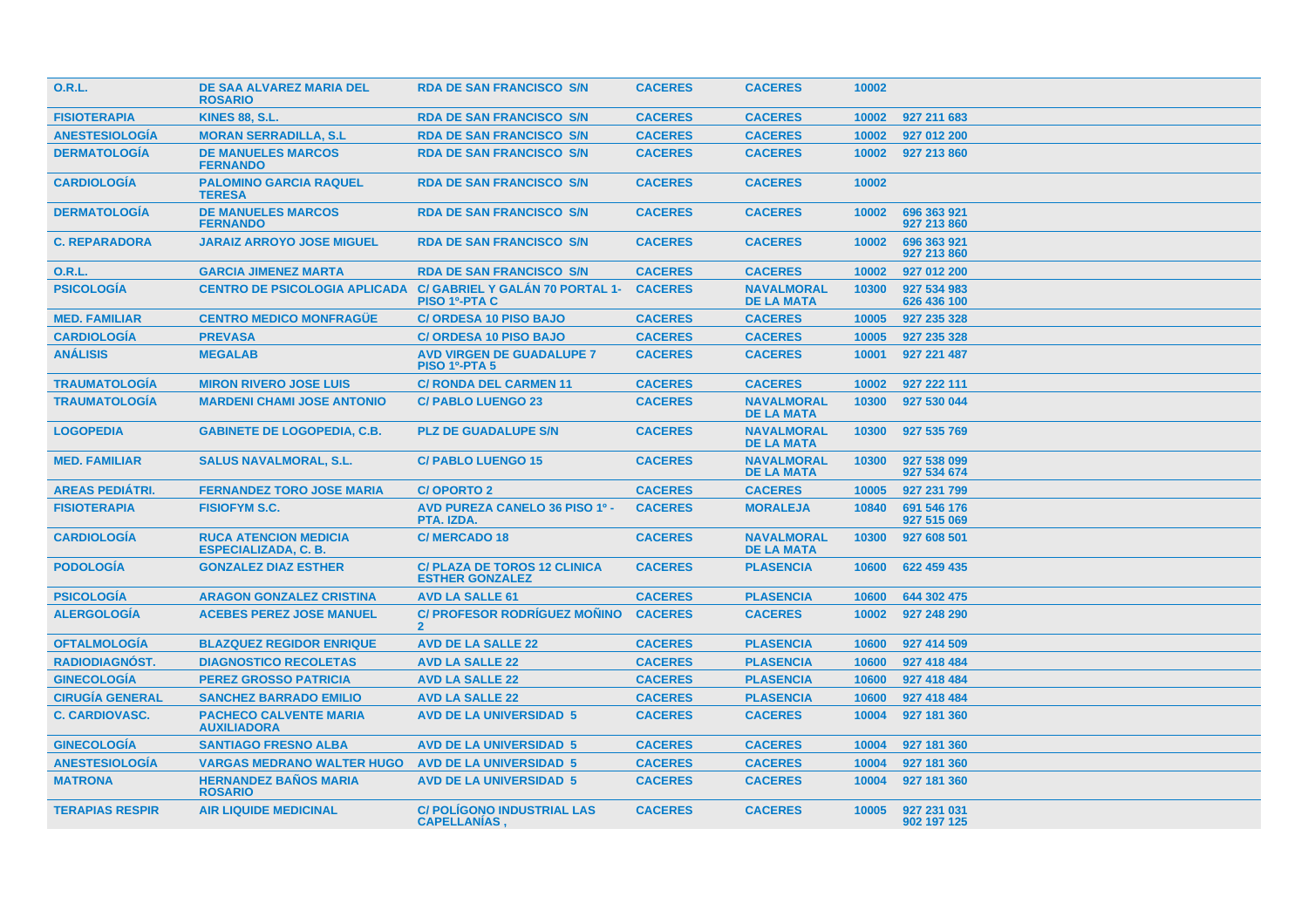| <b>CIRUGIA GENERAL</b> | <b>PRADO MORALES ANGEL</b>                                                     | <b>AVD EXTREMADURA 6</b>                                | <b>CACERES</b> | <b>CORIA</b>                           | 10800                                                              | 927 500 771                |
|------------------------|--------------------------------------------------------------------------------|---------------------------------------------------------|----------------|----------------------------------------|--------------------------------------------------------------------|----------------------------|
| <b>FISIOTERAPIA</b>    | <b>CLINICA CASSILLAS</b>                                                       | <b>C/MARTIRES 15</b>                                    | <b>CACERES</b> | <b>MIAJADAS</b>                        | 10100                                                              | 927 161 296<br>927 348 543 |
| <b>TRAUMATOLOGÍA</b>   | <b>HERNANDEZ CARRETERO EUSEBIO</b>                                             | <b>RDA DE SAN FRANCISCO S/N</b>                         | <b>CACERES</b> | <b>CACERES</b>                         | 10002                                                              | 927 213 860<br>927 245 956 |
| <b>MED. FAMILIAR</b>   | <b>ADELANTE SALUD</b>                                                          | <b>RDA DE SAN FRANCISCO S/N</b>                         | <b>CACERES</b> | <b>CACERES</b>                         | 10002                                                              | 927 012 200                |
| <b>GINECOLOGÍA</b>     | <b>SANCHEZ FERNANDEZ ANTONIO</b>                                               | <b>RDA DE SAN FRANCISCO S/N</b>                         | <b>CACERES</b> | <b>CACERES</b>                         | 10002                                                              | 927 012 200                |
| <b>DIGESTIVO</b>       | <b>FERNANDEZ BERMEJO MIGUEL</b>                                                | <b>RDA DE SAN FRANCISCO S/N</b>                         | <b>CACERES</b> | <b>CACERES</b>                         | 10002                                                              | 927 012 200                |
| <b>MED. INTERNA</b>    | <b>PEREZ FERNANDEZ SEVERINO</b>                                                | <b>RDA DE SAN FRANCISCO S/N</b>                         | <b>CACERES</b> | <b>CACERES</b>                         | 10002                                                              | 927 012 200                |
| <b>TRAUMATOLOGÍA</b>   | <b>ALEJO-LEAL CENTRO MEDICO DE</b><br><b>VALORACION DAÑO CORPORAL,</b><br>C.B. | <b>RDA DE SAN FRANCISCO S/N</b>                         | <b>CACERES</b> | <b>CACERES</b>                         | 10002                                                              | 927 012 200                |
| <b>MED. INTERNA</b>    | <b>COSTO CAMPOAMOR ALBERTO</b>                                                 | <b>RDA DE SAN FRANCISCO S/N</b>                         | <b>CACERES</b> | <b>CACERES</b>                         | 10002                                                              | 927 012 200                |
| <b>MED. FAMILIAR</b>   | <b>CLINICA NAVALRABIQUE S.L.</b>                                               | <b>C/ PABLO LUENGO 23</b>                               | <b>CACERES</b> | <b>NAVALMORAL</b><br><b>DE LA MATA</b> | 10300                                                              | 927 530 044                |
| <b>ANÁLISIS</b>        | <b>LABORATORIOS MARTIN</b>                                                     | <b>C/ GUTIÉRREZ MELLADO 4</b>                           | <b>CACERES</b> | <b>NAVALMORAL</b><br><b>DE LA MATA</b> | 10300                                                              | 927 531 704                |
| <b>GINECOLOGÍA</b>     | <b>CLINICA MENCIA (DRA. BELEN DE</b><br><b>LA TORRIENTE)</b>                   | <b>C/SAN ILDEFONSO 4</b>                                | <b>CACERES</b> | <b>PLASENCIA</b>                       | 10600                                                              | 608 166 232<br>927 410 472 |
| <b>CIRUGÍA GENERAL</b> | <b>CLINICAS T M I</b>                                                          | <b>AVD ANGUSTIAS 10</b>                                 | <b>CACERES</b> | <b>NAVALMORAL</b><br><b>DE LA MATA</b> | 10300                                                              | 927 533 262                |
| <b>DIGESTIVO</b>       | <b>CLINICAS T M I</b>                                                          | <b>AVD ANGUSTIAS 10</b>                                 | <b>CACERES</b> | <b>NAVALMORAL</b><br><b>DE LA MATA</b> | 10300                                                              | 927 533 262                |
| <b>ALERGOLOGIA</b>     | <b>CLINICAS T M I</b>                                                          | <b>AVD ANGUSTIAS 10</b>                                 | <b>CACERES</b> | <b>NAVALMORAL</b><br><b>DE LA MATA</b> | 10300                                                              | 927 533 262                |
| <b>ODONTOESTOMATOL</b> | <b>CLINICAS DENTALES IDEX</b>                                                  | <b>AVD MONSENOR RIBERI 10</b>                           | <b>CACERES</b> | <b>CORIA</b>                           | 10800                                                              | 927 778 191                |
| <b>ANÁLISIS</b>        | <b>NIMGENETICS GENOMICA Y</b><br><b>MEDICINA, S.L.</b>                         | <b>C/ ATENCIÓN TELEFÓNICA</b><br><b>NIMGENETICS S/N</b> | <b>CACERES</b> | <b>CACERES</b>                         | 10001                                                              | 652 893 953                |
| <b>MED. FAMILIAR</b>   | <b>CERES SALUD CENTRO MEDICO</b>                                               | <b>C/DINAMARCA 2</b>                                    | <b>CACERES</b> | <b>CACERES</b>                         | 10005                                                              | 927 629 367<br>615 924 828 |
| <b>ALERGOLOGÍA</b>     | <b>AHMIDA TAHAR</b>                                                            | <b>AVD LA SALLE 61</b>                                  | <b>CACERES</b> | <b>PLASENCIA</b>                       | 10600                                                              | 927 417 373                |
| <b>ENFERMERÍA</b>      | <b>MARTINEZ DONCEL Mª VICENTA</b>                                              | <b>C/ GABRIEL Y GALAN 3</b>                             | <b>CACERES</b> | <b>NAVALMORAL</b><br><b>DE LA MATA</b> | 10300<br><b>NAVA</b><br><b>LMOR</b><br>AL DE<br>LA.<br><b>MATA</b> | 927 530 678                |
| <b>HOSP. GENERAL</b>   | <b>SOQUIMEX, S.L.</b>                                                          | <b>AVD LA SALLE 22</b>                                  | <b>CACERES</b> | <b>PLASENCIA</b>                       | 10600                                                              | 927 418 484                |
| <b>TRAUMATOLOGÍA</b>   | SOQUIMEX, S.L.                                                                 | <b>AVD LA SALLE 22</b>                                  | <b>CACERES</b> | <b>PLASENCIA</b>                       | 10600                                                              | 927 423 110<br>927 418 484 |
| <b>OFTALMOLOGIA</b>    | <b>BLAZQUEZ REGIDOR ENRIQUE</b>                                                | <b>AVD LA SALLE 22</b>                                  | <b>CACERES</b> | <b>PLASENCIA</b>                       | 10600                                                              |                            |
| <b>MED. INTERNA</b>    | <b>GAZAPO NAVARRO MARIA TERESA</b>                                             | <b>AVD LA SALLE 22</b>                                  | <b>CACERES</b> | <b>PLASENCIA</b>                       | 10600                                                              | 927 418 484                |
| <b>ANESTESIOLOGÍA</b>  | SOQUIMEX, S.L.                                                                 | <b>AVD LA SALLE 22</b>                                  | <b>CACERES</b> | <b>PLASENCIA</b>                       | 10600                                                              | 927 423 110<br>927 418 484 |
| <b>CARDIOLOGÍA</b>     | <b>HOSPITAL QUIRONSALUD</b><br><b>CACERES</b>                                  | <b>AVD DE LA UNIVERSIDAD 5</b>                          | <b>CACERES</b> | <b>CACERES</b>                         | 10004                                                              | 927 181 360                |
| <b>OFTALMOLOGIA</b>    | <b>INST. OFTALMOLOGIA LASER DE</b><br><b>CACERES</b>                           | <b>AVD DE LA UNIVERSIDAD 5</b>                          | <b>CACERES</b> | <b>CACERES</b>                         | 10004                                                              | 927 181 360                |
| <b>ANESTESIOLOGÍA</b>  | <b>HOSPITAL QUIRONSALUD</b><br><b>CACERES</b>                                  | <b>AVD DE LA UNIVERSIDAD 5</b>                          | <b>CACERES</b> | <b>CACERES</b>                         | 10004                                                              | 927 181 360                |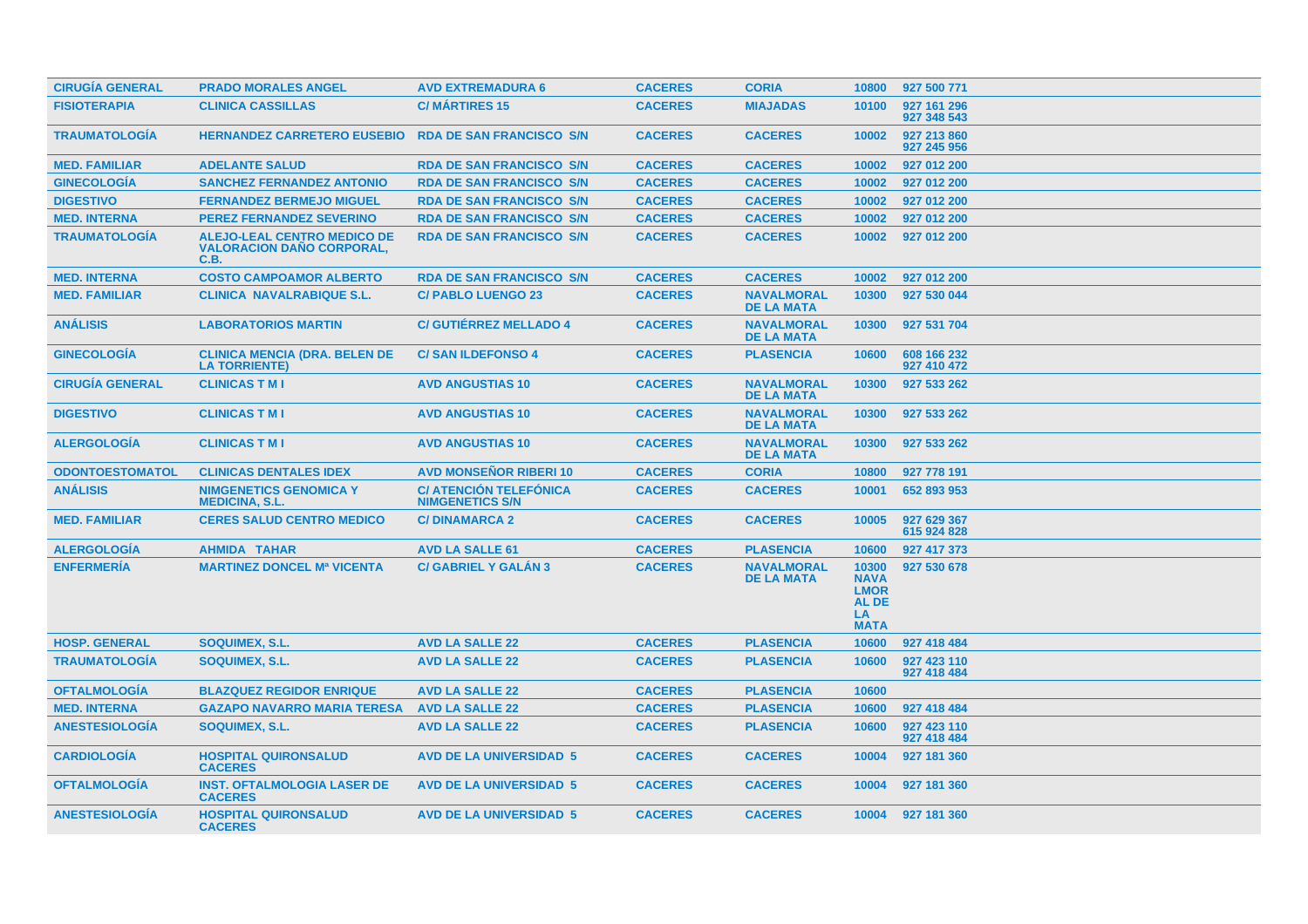| <b>C. REPARADORA</b>   | <b>JARAIZ ARROYO JOSE MIGUEL</b>                           | <b>AVD DE LA UNIVERSIDAD 5</b>                                     | <b>CACERES</b> | <b>CACERES</b>                         | 10004 | 927 181 360                |
|------------------------|------------------------------------------------------------|--------------------------------------------------------------------|----------------|----------------------------------------|-------|----------------------------|
| <b>GINECOLOGÍA</b>     | <b>HOSPITAL QUIRONSALUD</b><br><b>CACERES</b>              | <b>AVD DE LA UNIVERSIDAD 5</b>                                     | <b>CACERES</b> | <b>CACERES</b>                         | 10004 | 927 181 360                |
| <b>CIRUGÍA GENERAL</b> | <b>FORURIA FRANCO ANTONIO MARIA</b>                        | <b>AVD DE LA UNIVERSIDAD 5</b>                                     | <b>CACERES</b> | <b>CACERES</b>                         | 10004 | 927 181 360                |
| <b>AREAS PEDIÁTRI.</b> | <b>HOSPITAL QUIRONSALUD</b><br><b>CACERES</b>              | <b>AVD DE LA UNIVERSIDAD 5</b>                                     | <b>CACERES</b> | <b>CACERES</b>                         | 10004 | 927 181 360                |
| <b>O.R.L.</b>          | <b>GARCIA JIMENEZ MARTA</b>                                | <b>AVD DE LA UNIVERSIDAD 5</b>                                     | <b>CACERES</b> | <b>CACERES</b>                         | 10004 | 927 181 360                |
| <b>OFTALMOLOGÍA</b>    | <b>HOSPITAL QUIRONSALUD</b><br><b>CACERES</b>              | <b>AVD DE LA UNIVERSIDAD 5</b>                                     | <b>CACERES</b> | <b>CACERES</b>                         | 10004 | 927 181 360                |
| <b>CARDIOLOGIA</b>     | <b>LARRAZABAL MURILLO JESUS</b>                            | <b>C/ CLEMENTE SÁNCHEZ RAMOS 1</b>                                 | <b>CACERES</b> | <b>CACERES</b>                         | 10002 | 927 225 466                |
| <b>TRAUMATOLOGIA</b>   | <b>BLANCO BLANCO, EDUARDO</b>                              | <b>AVD DE LOS QUIJOTES S/N</b>                                     | <b>CACERES</b> | <b>CACERES</b>                         | 10004 | 927 181 360                |
| <b>MED. FAMILIAR</b>   | <b>CENTRO MEDICO MONFRAGÜE</b>                             | <b>C/ ATENCIÓN A DOMICILIO S/N</b>                                 | <b>CACERES</b> | <b>CACERES</b>                         | 10005 | 927 235 328                |
| <b>ANESTESIOLOGÍA</b>  | <b>FLORIANO CORBACHO LINO</b>                              | <b>RDA DE SAN FRANCISCO S/N</b>                                    | <b>CACERES</b> | <b>CACERES</b>                         | 10002 | 927 012 200                |
| <b>O.R.L.</b>          | DE SAA ALVAREZ MARIA DEL<br><b>ROSARIO</b>                 | <b>RDA DE SAN FRANCISCO S/N</b>                                    | <b>CACERES</b> | <b>CACERES</b>                         | 10002 | 927 012 200                |
| RADIODIAGNÓST.         | <b>DIAGNOSTICO SAN MIGUEL</b><br><b>CACERES</b>            | <b>RDA DE SAN FRANCISCO S/N</b>                                    | <b>CACERES</b> | <b>CACERES</b>                         | 10002 | 927 181 475<br>927 012 200 |
| <b>NEUROCIRUGIA</b>    | <b>MIRANDA ZAMBRANO ANTONIO</b><br><b>DAVID</b>            | <b>RDA DE SAN FRANCISCO S/N</b>                                    | <b>CACERES</b> | <b>CACERES</b>                         | 10002 | 927 012 200                |
| <b>MED. INTERNA</b>    | <b>CLINICA SAN FRANCISCO</b>                               | <b>RDA DE SAN FRANCISCO S/N</b>                                    | <b>CACERES</b> | <b>CACERES</b>                         | 10002 | 927 012 200                |
| <b>NEUROCIRUGÍA</b>    | <b>MIRANDA ZAMBRANO ANTONIO</b><br><b>DAVID</b>            | <b>RDA DE SAN FRANCISCO S/N</b>                                    | <b>CACERES</b> | <b>CACERES</b>                         | 10002 | 675 652 807                |
| <b>MATRONA</b>         | <b>HERNANDEZ BAÑOS MARIA</b><br><b>ROSARIO</b>             | <b>RDA DE SAN FRANCISCO S/N</b>                                    | <b>CACERES</b> | <b>CACERES</b>                         | 10002 | 927 012 200                |
| <b>ANESTESIOLOGÍA</b>  | <b>ANESTESIA CABALLERO, S.L.</b>                           | <b>RDA DE SAN FRANCISCO S/N</b>                                    | <b>CACERES</b> | <b>CACERES</b>                         | 10002 | 927 012 200                |
| <b>NEUROLOGÍA</b>      | <b>JIMENEZ CABALLERO PEDRO</b><br><b>ENRIQUE</b>           | <b>AVD VIRGEN DE GUADALUPE 7</b><br><b>PISO 1º-PTA 5</b>           | <b>CACERES</b> | <b>CACERES</b>                         | 10001 | 927 221 487                |
| <b>ENFERMERÍA</b>      | <b>CLINICA CASSILLAS</b>                                   | <b>AVD RAMON Y CAJAL 12</b>                                        | <b>CACERES</b> | <b>TRUJILLO</b>                        | 10200 | 927 323 202                |
| <b>MED. FAMILIAR</b>   | <b>CLINICA CASSILLAS</b>                                   | <b>AVD RAMON Y CAJAL 12</b>                                        | <b>CACERES</b> | <b>TRUJILLO</b>                        | 10200 | 927 323 202                |
| 0.R.L.                 | <b>CHACHI PARRA EMERSON LEAO</b>                           | <b>C/ PABLO LUENGO 23</b>                                          | <b>CACERES</b> | <b>NAVALMORAL</b><br><b>DE LA MATA</b> | 10300 | 616 756 118<br>927 530 044 |
| <b>URGENCIAS</b>       | <b>POLICLINICA NAVALMORAL</b>                              | <b>C/ PABLO LUENGO 23</b>                                          | <b>CACERES</b> | <b>NAVALMORAL</b><br><b>DE LA MATA</b> | 10300 | 927 530 044                |
| <b>CARDIOLOGÍA</b>     | ANGIOEX, S.L.                                              | <b>C/ RONDA DE SAN FRANCISCO 1</b><br><b>CLINICA SAN FRANCISCO</b> | <b>CACERES</b> | <b>CACERES</b>                         | 10003 | 927 012 200<br>609 713 053 |
| <b>PODOLOGÍA</b>       | <b>MUÑOZ-REJA TERRON MARIA</b><br><b>ANGELES</b>           | <b>AVD VIRGEN DE LA MONTAÑA 19</b>                                 | <b>CACERES</b> | <b>CACERES</b>                         | 10002 | 927 226 691                |
| <b>ODONTOESTOMATOL</b> | <b>NAVALDENT</b>                                           | <b>C/ GARGANTA JARANDA 7</b>                                       | <b>CACERES</b> | <b>NAVALMORAL</b><br><b>DE LA MATA</b> | 10300 | 615 623 716<br>927 530 159 |
| <b>REHABILITACION</b>  | <b>GONZALEZ SANCHEZ JAIME</b>                              | <b>C/ SANTA JOAQUINA DE VEDRUNA</b><br>3                           | <b>CACERES</b> | <b>CACERES</b>                         | 10001 | 927 223 143                |
| <b>TRANSPORTE</b>      | <b>COLECTIVO EXTREMENO DE</b><br><b>AMBULANCIAS, S. L.</b> | <b>AVD VIGEN DE GUALUPE 24</b><br><b>SEMISOTANO 2. LACAL 13</b>    | <b>CACERES</b> | <b>CACERES</b>                         | 10001 | 927 503 632<br>927 237 864 |
| <b>RADIODIAGNOST.</b>  | <b>CLINICAS T M I</b>                                      | <b>AVD ANGUSTIAS 10</b>                                            | <b>CACERES</b> | <b>NAVALMORAL</b><br><b>DE LA MATA</b> | 10300 | 927 533 262                |
| 0.R.L.                 | <b>CLINICAS T M I</b>                                      | <b>AVD ANGUSTIAS 10</b>                                            | <b>CACERES</b> | <b>NAVALMORAL</b><br><b>DE LA MATA</b> | 10300 | 927 533 262                |
| <b>C.M.A.</b>          | <b>CLINICAS T M I</b>                                      | <b>AVD ANGUSTIAS 10</b>                                            | <b>CACERES</b> | <b>NAVALMORAL</b><br><b>DE LA MATA</b> | 10300 | 927 533 262                |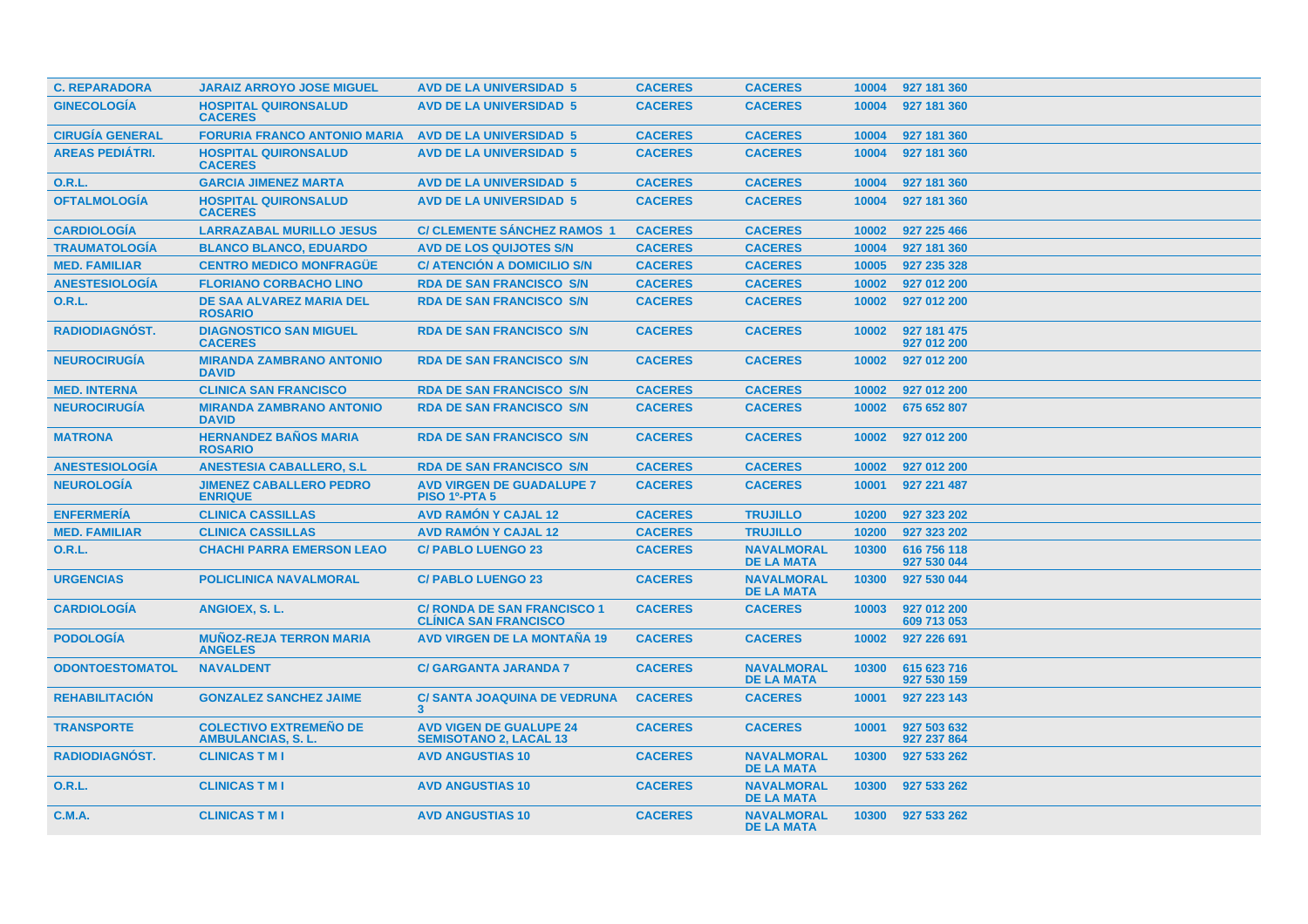| <b>MED. FAMILIAR</b>   | <b>CLINICAS T M I</b>                                                          | <b>AVD ANGUSTIAS 10</b>                                       | <b>CACERES</b> | <b>NAVALMORAL</b><br><b>DE LA MATA</b> | 10300 | 927 533 262                |
|------------------------|--------------------------------------------------------------------------------|---------------------------------------------------------------|----------------|----------------------------------------|-------|----------------------------|
| <b>ENFERMERIA</b>      | <b>CLINDEX</b>                                                                 | <b>C/ ALBA DE TORMES 2 AL LADO</b><br><b>POLICIA NACIONAL</b> | <b>CACERES</b> | <b>PLASENCIA</b>                       | 10600 | 615 894 943<br>927 002 824 |
| <b>MED. FAMILIAR</b>   | <b>LABORATORIOS MARTIN</b>                                                     | <b>C/ GENERAL GUTIERREZ MELLADO</b>                           | <b>CACERES</b> | <b>NAVALMORAL</b><br><b>DE LA MATA</b> | 10300 | 927 531 704                |
| <b>TRANSPORTE</b>      | <b>AMBULANCIAS ARAVEI SL</b>                                                   | <b>CRA ANTIGUA N.V-QUEBRADA DEL</b><br><b>GOCHE 3 NAVE 3</b>  | <b>CACERES</b> | <b>NAVALMORAL</b><br><b>DE LA MATA</b> | 10300 | 609 380 575<br>927 532 415 |
| <b>ENFERMERÍA</b>      | <b>CERES SALUD CENTRO MEDICO</b>                                               | <b>C/DINAMARCA 2</b>                                          | <b>CACERES</b> | <b>CACERES</b>                         | 10005 | 927 629 367<br>615 924 828 |
| <b>AREAS PEDIÁTRI.</b> | <b>SANCHEZ PEREZ MONSERRAT</b>                                                 | <b>AVD LA SALLE 61</b>                                        | <b>CACERES</b> | <b>PLASENCIA</b>                       | 10600 | 927 417 373                |
| <b>PSIQUIATRÍA</b>     | <b>BLANCO GONZALEZ ANGEL LUIS</b>                                              | <b>AVD LA SALLE 61</b>                                        | <b>CACERES</b> | <b>PLASENCIA</b>                       | 10600 | 659 448 731                |
| <b>OFTALMOLOGIA</b>    | <b>OFTALVIST</b>                                                               | <b>C/ GENERAL PRIMO DE RIVERA 11</b>                          | <b>CACERES</b> | <b>CACERES</b>                         | 10001 | 927 223 223                |
| <b>MED. FAMILIAR</b>   | <b>SEMEDO MORALES JOSE CARLOS</b>                                              | <b>C/ CAMELIAS 1</b>                                          | <b>CACERES</b> | <b>MORALEJA</b>                        | 10840 | 927 516 150<br>927 515 639 |
| <b>TRAUMATOLOGÍA</b>   | <b>HERNANDEZ ROMERO JOSE MARIA</b>                                             | <b>AVD LA SALLE 22</b>                                        | <b>CACERES</b> | <b>PLASENCIA</b>                       | 10600 | 927 418 484                |
| <b>ANESTESIOLOGÍA</b>  | <b>VARGAS MEDRANO WALTER HUGO</b>                                              | <b>AVD LA SALLE 22</b>                                        | <b>CACERES</b> | <b>PLASENCIA</b>                       | 10600 | 927 418 484                |
| <b>CARDIOLOGÍA</b>     | <b>SOQUIMEX, S.L.</b>                                                          | <b>AVD LA SALLE 22</b>                                        | <b>CACERES</b> | <b>PLASENCIA</b>                       | 10600 | 927 418 484                |
| <b>NEUROCIRUGÍA</b>    | <b>HOSPITAL QUIRONSALUD</b><br><b>CACERES</b>                                  | <b>AVD DE LA UNIVERSIDAD 5</b>                                | <b>CACERES</b> | <b>CACERES</b>                         | 10004 | 927 181 360                |
| <b>DERMATOLOGÍA</b>    | EL KHALILI MURJAN BASSEN ALI                                                   | <b>AVD DE LA UNIVERSIDAD 5</b>                                | <b>CACERES</b> | <b>CACERES</b>                         | 10004 | 927 181 360                |
| <b>DERMATOLOGÍA</b>    | <b>DE MANUELES MARCOS</b><br><b>FERNANDO</b>                                   | <b>AVD DE LA UNIVERSIDAD 5</b>                                | <b>CACERES</b> | <b>CACERES</b>                         | 10004 | 927 181 360                |
| <b>OFTALMOLOGIA</b>    | <b>HOSPITAL QUIRONSALUD</b><br><b>CACERES</b>                                  | <b>AVD DE LA UNIVERSIDAD 5</b>                                | <b>CACERES</b> | <b>CACERES</b>                         | 10004 | 927 216 869<br>927 181 360 |
| <b>HOSP. GENERAL</b>   | <b>HOSPITAL QUIRONSALUD</b><br><b>CACERES</b>                                  | <b>AVD DE LA UNIVERSIDAD 5</b>                                | <b>CACERES</b> | <b>CACERES</b>                         | 10004 | 927 181 360                |
| <b>MED. INTERNA</b>    | <b>HOSPITAL QUIRONSALUD</b><br><b>CACERES</b>                                  | <b>AVD DE LA UNIVERSIDAD 5</b>                                | <b>CACERES</b> | <b>CACERES</b>                         | 10004 | 927 216 869<br>927 181 360 |
| <b>TRAUMATOLOGÍA</b>   | <b>BLANCO BLANCO, EDUARDO</b>                                                  | <b>AVD DE LA UNIVERSIDAD 5</b>                                | <b>CACERES</b> | <b>CACERES</b>                         | 10004 | 927 181 360                |
| <b>C. REPARADORA</b>   | <b>GALAN FAJARDO JOSE MARIA</b>                                                | <b>AVD DE LA UNIVERSIDAD 5</b>                                | <b>CACERES</b> | <b>CACERES</b>                         | 10004 | 927 181 360                |
| <b>TRAUMATOLOGÍA</b>   | <b>ALEJO-LEAL CENTRO MEDICO DE</b><br><b>VALORACION DANO CORPORAL,</b><br>C.B. | <b>AVD DE LA UNIVERSIDAD 5</b>                                | <b>CACERES</b> | <b>CACERES</b>                         | 10004 | 927 181 360                |
| <b>AREAS PEDIÁTRI.</b> | <b>HOSPITAL QUIRONSALUD</b><br><b>CACERES</b>                                  | <b>AVD DE LA UNIVERSIDAD 5</b>                                | <b>CACERES</b> | <b>CACERES</b>                         | 10004 | 927 216 869<br>927 181 360 |
| <b>MED. INTERNA</b>    | <b>COSTO CAMPOAMOR ALBERTO</b>                                                 | <b>AVD DE LA UNIVERSIDAD 5</b>                                | <b>CACERES</b> | <b>CACERES</b>                         | 10004 | 927 181 360                |
| <b>ODONTOESTOMATOL</b> | <b>LORENZO BRAVO JOSE LUIS</b>                                                 | <b>AVD ALFONSO VIII 10</b>                                    | <b>CACERES</b> | <b>PLASENCIA</b>                       | 10600 | 927 421 227                |
| <b>CIRUGÍA GENERAL</b> | <b>DEL PINO ALVAREZ FRANCISCO</b>                                              | <b>AVD CATEDRÁTICO ANTONIO SILVA</b><br>$2 - A$               | <b>CACERES</b> | <b>CACERES</b>                         | 10001 | 927 211 645                |
| <b>TERAPIAS RESPIR</b> | <b>AIR LIQUIDE HEALTHCARE</b><br><b>ESPANA, S.L.</b>                           | <b>C/ ATENCIÓN A DOMICILIO S/N</b>                            | <b>CACERES</b> | <b>CACERES</b>                         | 10005 | 910 023 030                |
| <b>NEUMOLOGÍA</b>      | <b>MASA JIMENEZ JUAN FERNANDO</b>                                              | <b>AVD ALFONSO DIAZ DE</b><br><b>BUSTAMANTE1</b>              | <b>CACERES</b> | <b>CACERES</b>                         | 10001 | 927 239 404                |
| <b>ENFERMERIA</b>      | <b>CLINICA CASSILLAS</b>                                                       | <b>C/MARTIRES 15</b>                                          | <b>CACERES</b> | <b>MIAJADAS</b>                        | 10100 | 927 161 296                |
| <b>C. CARDIOVASC.</b>  | <b>PACHECO CALVENTE MARIA</b><br><b>AUXILIADORA</b>                            | <b>RDA DE SAN FRANCISCO S/N</b>                               | <b>CACERES</b> | <b>CACERES</b>                         | 10002 | 608 021 928<br>927 012 200 |
| <b>GINECOLOGIA</b>     | <b>NAHARRO CARRASCO JULIO</b>                                                  | <b>RDA DE SAN FRANCISCO S/N</b>                               | <b>CACERES</b> | <b>CACERES</b>                         | 10002 | 927 012 200                |
| <b>ONCOLOGIA</b>       | <b>ONCOHEALTH CONSULTING</b>                                                   | <b>RDA DE SAN FRANCISCO S/N</b>                               | <b>CACERES</b> | <b>CACERES</b>                         | 10002 | 927 012 200                |
|                        |                                                                                |                                                               |                |                                        |       |                            |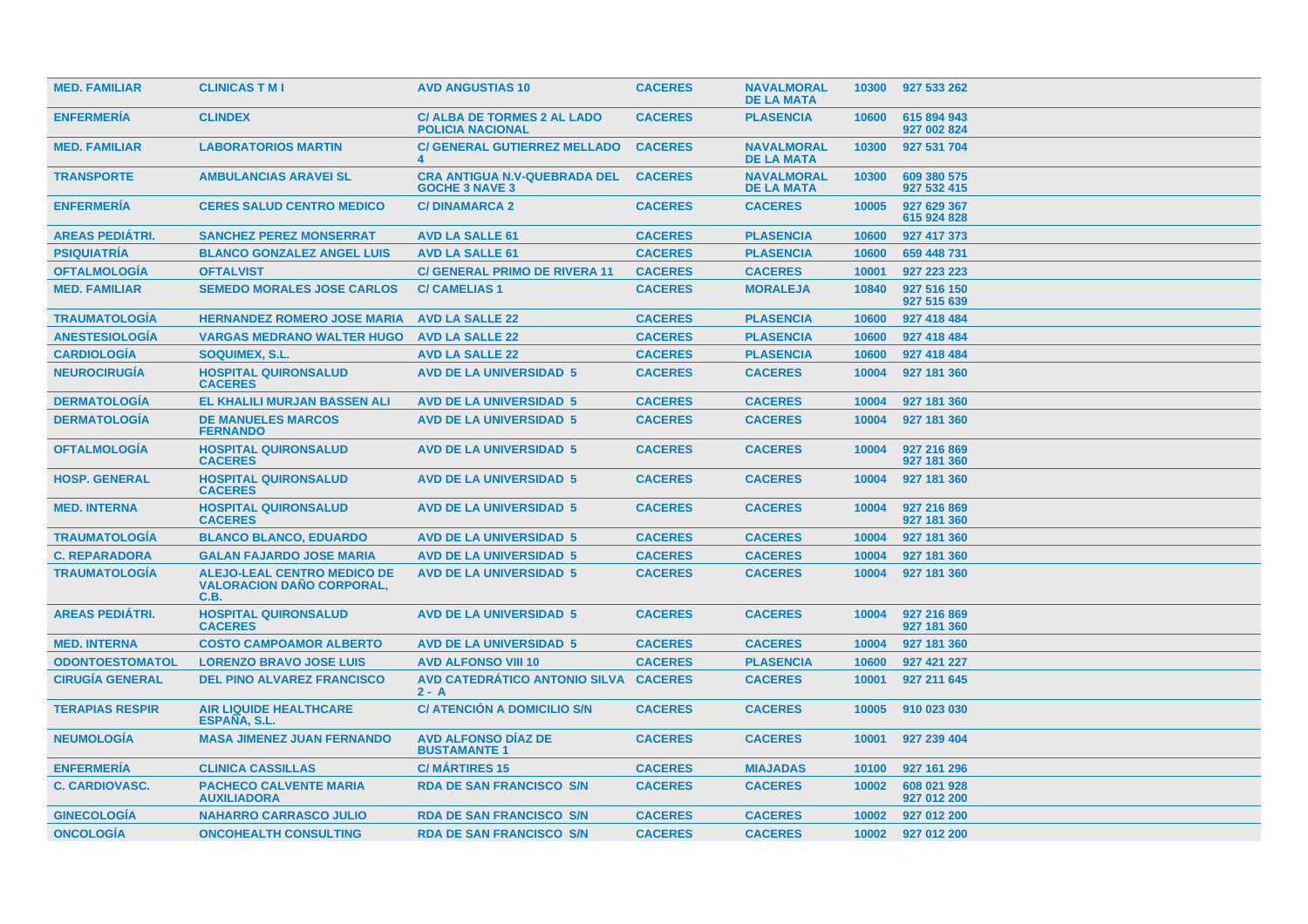| <b>MATRONA</b>         | <b>JABATO MARTIN ISABEL</b>                                                    | <b>RDA DE SAN FRANCISCO S/N</b>                               | <b>CACERES</b> | <b>CACERES</b>                         | 10002 | 927 012 200                |
|------------------------|--------------------------------------------------------------------------------|---------------------------------------------------------------|----------------|----------------------------------------|-------|----------------------------|
| <b>O.R.L.</b>          | <b>MARTI PEÑA MANUEL</b>                                                       | <b>RDA DE SAN FRANCISCO S/N</b>                               | <b>CACERES</b> | <b>CACERES</b>                         | 10002 | 927 012 200                |
| <b>GINECOLOGÍA</b>     | <b>SANCHEZ FERNANDEZ ANTONIO</b>                                               | <b>C/GIL CORDERO 19</b>                                       | <b>CACERES</b> | <b>CACERES</b>                         | 10001 | 685 119 278<br>927 213 755 |
| <b>PSICOLOGÍA</b>      | <b>AGUADO FERNANDEZ EUGENIA</b>                                                | C/ PABLO LUENGO 15 PORTAL III-<br><b>PISO 3º-PTA B</b>        | <b>CACERES</b> | <b>NAVALMORAL</b><br><b>DE LA MATA</b> | 10300 | 927 530 922                |
| <b>DIETET/NUTRIC.</b>  | <b>CRIADO DOMINGUEZ ANA MARIA</b>                                              | <b>C/ORDESA 10 PISO BAJO</b>                                  | <b>CACERES</b> | <b>CACERES</b>                         | 10005 | 927 235 328<br>640 144 445 |
| <b>O.R.L.</b>          | <b>GARCIA JIMENEZ MARTA</b>                                                    | <b>AVD ESPAÑA 6</b>                                           | <b>CACERES</b> | <b>CACERES</b>                         | 10001 | 927 224 427                |
| <b>FISIOTERAPIA</b>    | <b>CLINICA DR JAVIER CALDITO</b><br>(MEDICINA GENERAL)                         | <b>C/SOLA 5 PISO BAJO</b>                                     | <b>CACERES</b> | <b>TRUJILLO</b>                        | 10200 | 927 322 844                |
| <b>MED. FAMILIAR</b>   | <b>CLINICA DR JAVIER CALDITO</b><br>(MEDICINA GENERAL)                         | <b>C/SOLA 5 PISO BAJO</b>                                     | <b>CACERES</b> | <b>TRUJILLO</b>                        | 10200 | 927 322 844                |
| <b>UROLOGÍA</b>        | <b>ESTEBAN ARTIAGA RICARDO</b>                                                 | <b>C/ PABLO LUENGO 23</b>                                     | <b>CACERES</b> | <b>NAVALMORAL</b><br><b>DE LA MATA</b> | 10300 | 927 530 044                |
| <b>TRAUMATOLOGIA</b>   | <b>ALEJO-LEAL CENTRO MEDICO DE</b><br><b>VALORACION DANO CORPORAL,</b><br>C.B. | <b>C/ RUTA DE LA PLATA 13 PISO</b><br><b>BAJO</b>             | <b>CACERES</b> | <b>CACERES</b>                         | 10005 | 927 217 505                |
| <b>UROLOGIA</b>        | <b>ORTEGA MARISCAL JAVIER</b>                                                  | <b>AVD ANTONIO HURTADO 4</b>                                  | <b>CACERES</b> | <b>CACERES</b>                         | 10001 | 646 710 015<br>927 228 008 |
| <b>PSIQUIATRÍA</b>     | <b>BLANCO GONZALEZ ANGEL LUIS</b>                                              | <b>AVD DE ESPAÑA 17</b>                                       | <b>CACERES</b> | <b>CACERES</b>                         | 10001 | 6 659 448 731              |
| <b>PODOLOGÍA</b>       | <b>CLINICA DEL PIE SONIA OLIVA</b><br><b>FABIAN</b>                            | <b>TRV TRAVESIA FRANCISCO</b><br><b>PIZARRO 1 LOCAL 1 ED</b>  | <b>CACERES</b> | <b>TRUJILLO</b>                        | 10200 | 676 498 979<br>927 321 766 |
| <b>O.R.L.</b>          | DE SAA ALVAREZ MARIA DEL<br><b>ROSARIO</b>                                     | <b>C/ISLAS AZORES 23-25</b>                                   | <b>CACERES</b> | <b>CACERES</b>                         | 10001 | 927 000 110                |
| <b>LOGOPEDIA</b>       | <b>CLINDEX</b>                                                                 | <b>C/ ALBA DE TORMES 2 AL LADO</b><br><b>POLICIA NACIONAL</b> | <b>CACERES</b> | <b>PLASENCIA</b>                       | 10600 | 615 894 943<br>927 002 824 |
| <b>DERMATOLOGIA</b>    | <b>BARBUDO OUSSET JULIO</b>                                                    | <b>C/ GUTIERREZ MELLADO 4</b>                                 | <b>CACERES</b> | <b>NAVALMORAL</b><br><b>DE LA MATA</b> | 10300 | 927 531 704                |
| <b>GERIATRÍA</b>       | <b>ROMAN GARCIA MARIA DE LA</b><br><b>MONTANA</b>                              | <b>AVD VIRGEN DE GUADALUPE 20</b>                             | <b>CACERES</b> | <b>CACERES</b>                         | 10001 | 927 216 950                |
| <b>OFTALMOLOGIA</b>    | <b>CAMPOS POLO RAFAEL</b>                                                      | <b>AVD DE LA SALLE 22</b>                                     | <b>CACERES</b> | <b>PLASENCIA</b>                       | 10600 | 927 418 484                |
| <b>PSIQUIATRÍA</b>     | <b>RODRIGUEZ CALZADA RAFAEL</b>                                                | <b>AVD DE LA SALLE 22</b>                                     | <b>CACERES</b> | <b>PLASENCIA</b>                       | 10600 | 927 418 484                |
| <b>UROLOGÍA</b>        | <b>RODRIGUEZ GARCIA JOSE</b><br><b>ANTONIO</b>                                 | <b>AVD LA SALLE 22</b>                                        | <b>CACERES</b> | <b>PLASENCIA</b>                       | 10600 | 927 418 484                |
| <b>UROLOGÍA</b>        | <b>ESTEBAN ARTIAGA RICARDO</b>                                                 | <b>AVD LA SALLE 22</b>                                        | <b>CACERES</b> | <b>PLASENCIA</b>                       | 10600 | 927 418 484                |
| <b>DIGESTIVO</b>       | <b>DIAZ BLASCO JAVIER ANGEL</b>                                                | <b>AVD DE LA UNIVERSIDAD 5</b>                                | <b>CACERES</b> | <b>CACERES</b>                         | 10004 | 927 181 360                |
| <b>MED. INTERNA</b>    | <b>HOSPITAL QUIRONSALUD</b><br><b>CACERES</b>                                  | <b>AVD DE LA UNIVERSIDAD 5</b>                                | <b>CACERES</b> | <b>CACERES</b>                         | 10004 | 927 181 360                |
| <b>UROLOGIA</b>        | <b>HOSPITAL QUIRONSALUD</b><br><b>CACERES</b>                                  | <b>AVD DE LA UNIVERSIDAD 5</b>                                | <b>CACERES</b> | <b>CACERES</b>                         | 10004 | 927 216 869<br>927 181 360 |
| <b>TRAUMATOLOGÍA</b>   | <b>MIRON RIVERO JOSE LUIS</b>                                                  | <b>AVD DE LA UNIVERSIDAD 5</b>                                | <b>CACERES</b> | <b>CACERES</b>                         | 10004 | 927 181 360                |
| <b>TRAUMATOLOGÍA</b>   | <b>VECUR EXTREMADURA, S.L.</b>                                                 | <b>AVD DE LA UNIVERSIDAD 5</b>                                | <b>CACERES</b> | <b>CACERES</b>                         | 10004 | 927 181 360                |
| <b>UROLOGÍA</b>        | <b>RODRIGUEZ GARCIA JOSE</b><br><b>ANTONIO</b>                                 | <b>C/ CALVO SOTELO 21</b>                                     | <b>CACERES</b> | <b>PLASENCIA</b>                       | 10600 | 927 424 189                |
| <b>ANATOMOPATOLO.</b>  | <b>MEGALAB</b>                                                                 | <b>AVD EXTREMADURA 6</b>                                      | <b>CACERES</b> | <b>CORIA</b>                           | 10800 | 927 500 771                |
| <b>CIRUGIA GENERAL</b> | <b>FORURIA FRANCO ANTONIO MARIA</b>                                            | <b>C/ PRIMO DE RIVERA 1</b>                                   | <b>CACERES</b> | <b>CACERES</b>                         | 10001 | 629 241 880<br>927 216 556 |
| <b>CIRUGÍA GENERAL</b> | <b>DEL PINO ALVAREZ FRANCISCO</b>                                              | <b>RDA DE SAN FRANCISCO S/N</b>                               | <b>CACERES</b> | <b>CACERES</b>                         |       | 10002 927 012 200          |
|                        |                                                                                |                                                               |                |                                        |       |                            |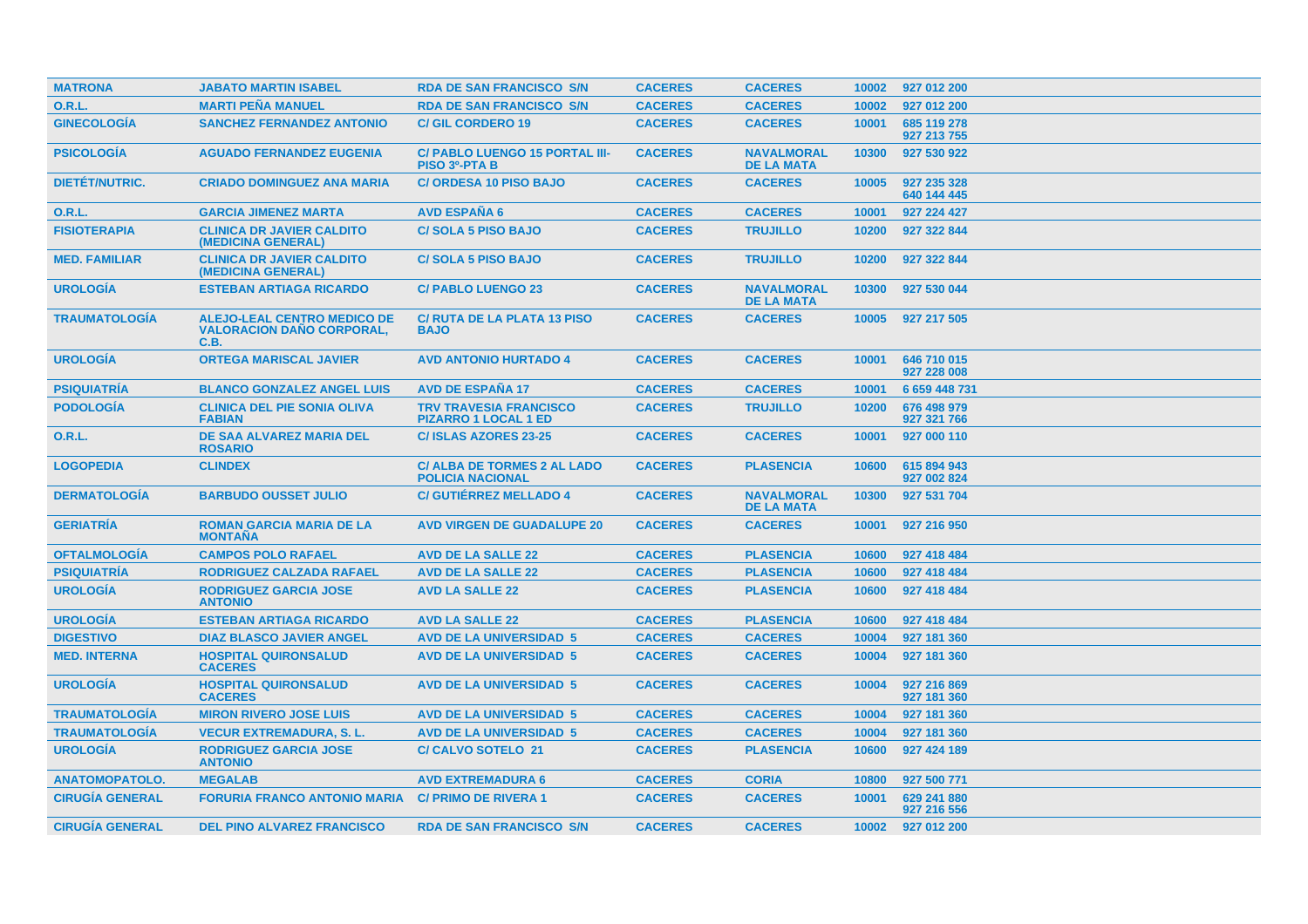| <b>C. REPARADORA</b>   | <b>JARAIZ ARROYO JOSE MIGUEL</b>                  | <b>RDA DE SAN FRANCISCO S/N</b>                                                | <b>CACERES</b> | <b>CACERES</b>                         | 10002 | 927 012 200<br>630 539 208 |
|------------------------|---------------------------------------------------|--------------------------------------------------------------------------------|----------------|----------------------------------------|-------|----------------------------|
| <b>CIRUGÍA GENERAL</b> | <b>SERVICIOS QUIRURGICOS CERES</b>                | <b>RDA DE SAN FRANCISCO S/N</b>                                                | <b>CACERES</b> | <b>CACERES</b>                         | 10002 | 608 021 928<br>927 012 200 |
| <b>GINECOLOGIA</b>     | <b>SANTIAGO FRESNO ALBA</b>                       | <b>RDA DE SAN FRANCISCO S/N</b>                                                | <b>CACERES</b> | <b>CACERES</b>                         | 10002 | 927 012 200                |
| <b>CARDIOLOGÍA</b>     | ANGIOEX, S.L.                                     | <b>RDA DE SAN FRANCISCO S/N</b>                                                | <b>CACERES</b> | <b>CACERES</b>                         | 10002 | 927 012 200                |
| <b>DERMATOLOGÍA</b>    | <b>TRAUDERM. S.L.</b>                             | <b>RDA DE SAN FRANCISCO S/N</b>                                                | <b>CACERES</b> | <b>CACERES</b>                         | 10002 | 927 012 200                |
| <b>AREAS PEDIÁTRI.</b> | <b>ULECIA GARCIA RAFAEL</b>                       | <b>C/ORDESA 10 PISO BAJO</b>                                                   | <b>CACERES</b> | <b>CACERES</b>                         | 10005 | 927 235 328                |
| <b>DERMATOLOGÍA</b>    | EL KHALILI MURJAN BASSEN ALI                      | <b>C/ ORDESA 10 PISO BAJO</b>                                                  | <b>CACERES</b> | <b>CACERES</b>                         | 10005 | 927 235 328                |
| <b>LOGOPEDIA</b>       | <b>GOMEZ VIVAS RAQUEL</b>                         | <b>AVD VIRGEN DE GUADALUPE 24 P-3</b><br><b>DESPACHO 22 (EDIFICIO ZIGURAT)</b> | <b>CACERES</b> | <b>CACERES</b>                         | 10001 | 927 225 681<br>655 495 309 |
| <b>PSIQUIATRÍA</b>     | <b>MIGUEL SERRANO MARIA</b><br><b>VALVANERA</b>   | <b>C/ PABLO LUENGO 23</b>                                                      | <b>CACERES</b> | <b>NAVALMORAL</b><br><b>DE LA MATA</b> | 10300 | 927 530 044                |
| <b>GINECOLOGIA</b>     | <b>POLICLINICA NAVALMORAL</b>                     | <b>C/PABLO LUENGO 23</b>                                                       | <b>CACERES</b> | <b>NAVALMORAL</b><br><b>DE LA MATA</b> | 10300 | 927 530 044                |
| <b>FISIOTERAPIA</b>    | <b>POLICLINICA NAVALMORAL</b>                     | <b>C/PABLO LUENGO 23</b>                                                       | <b>CACERES</b> | <b>NAVALMORAL</b><br><b>DE LA MATA</b> | 10300 | 927 530 044                |
| <b>AREAS PEDIATRI.</b> | <b>POLICLINICA NAVALMORAL</b>                     | <b>C/ PABLO LUENGO 23</b>                                                      | <b>CACERES</b> | <b>NAVALMORAL</b><br><b>DE LA MATA</b> | 10300 | 927 530 044                |
| <b>GINECOLOGÍA</b>     | <b>GALLEGO GARCIA DAMIAN</b>                      | <b>C/ VIRGEN DE GUADALUPE 7</b>                                                | <b>CACERES</b> | <b>CACERES</b>                         | 10001 | 927 210 191                |
| <b>PODOLOGIA</b>       | <b>BERMEJO CUSTODIO BLANCA</b>                    | C/RIO EBRO 19                                                                  | <b>CACERES</b> | <b>NAVALMORAL</b><br><b>DE LA MATA</b> | 10300 | 927 532 982                |
| <b>FISIOTERAPIA</b>    | IMC FISIOTERAPIA AVANZADA, S. L.<br>Р.            | C/PISA 3                                                                       | <b>CACERES</b> | <b>CACERES</b>                         | 10001 | 927 230 566                |
| <b>REUMATOLOGIA</b>    | <b>CLINDEX</b>                                    | <b>C/ ALBA DE TORMES 2 AL LADO</b><br><b>POLICIA NACIONAL</b>                  | <b>CACERES</b> | <b>PLASENCIA</b>                       | 10600 | 615 894 943<br>927 002 824 |
| <b>ENFERMERÍA</b>      | <b>URGENCIAS MEDICAS</b><br><b>PLACENTINAS</b>    | <b>AVD LA SALLE 61</b>                                                         | <b>CACERES</b> | <b>PLASENCIA</b>                       | 10600 | 927 417 373                |
| <b>DERMATOLOGIA</b>    | <b>TRAUDERM, S.L.</b>                             | <b>C/SAN PEDRO DE ALCANTARA 7</b>                                              | <b>CACERES</b> | <b>CACERES</b>                         | 10001 | 927 216 839                |
| <b>MED. FAMILIAR</b>   | <b>ROMAN GARCIA MARIA DE LA</b><br><b>MONTAÑA</b> | <b>AVD VIRGEN DE GUADALUPE 20</b>                                              | <b>CACERES</b> | <b>CACERES</b>                         | 10001 | 927 216 950                |
| <b>MED. FAMILIAR</b>   | <b>PINTADO VIDAL CONCEPCION</b>                   | <b>AVD VIRGEN DE LA MONTAÑA 28</b>                                             | <b>CACERES</b> | <b>CACERES</b>                         | 10002 | 927 221 569                |
| <b>RADIODIAGNÓST.</b>  | SOQUIMEX, S.L.                                    | <b>AVD LA SALLE 22</b>                                                         | <b>CACERES</b> | <b>PLASENCIA</b>                       | 10600 | 927 423 110<br>927 418 484 |
| <b>URGENCIAS</b>       | SOQUIMEX, S.L.                                    | <b>AVD LA SALLE 22</b>                                                         | <b>CACERES</b> | <b>PLASENCIA</b>                       | 10600 | 927 418 484                |
| <b>CIRUGIA GENERAL</b> | <b>HOSPITAL QUIRONSALUD</b><br><b>CACERES</b>     | <b>AVD DE LA UNIVERSIDAD 5</b>                                                 | <b>CACERES</b> | <b>CACERES</b>                         | 10004 | 927 181 360                |
| <b>TRAUMATOLOGÍA</b>   | <b>HOSPITAL QUIRONSALUD</b><br><b>CACERES</b>     | <b>AVD DE LA UNIVERSIDAD 5</b>                                                 | <b>CACERES</b> | <b>CACERES</b>                         | 10004 | 927 181 360                |
| <b>ENFERMERÍA</b>      | <b>HOSPITAL QUIRONSALUD</b><br><b>CACERES</b>     | <b>AVD DE LA UNIVERSIDAD 5</b>                                                 | <b>CACERES</b> | <b>CACERES</b>                         | 10004 | 927 181 360                |
| <b>ODONTOESTOMATOL</b> | <b>DE DIOS VARILLAS JOAQUIN</b>                   | <b>C/SANCHEZ HERRERO 2</b>                                                     | <b>CACERES</b> | <b>CACERES</b>                         | 10004 | 927 241 051                |
| <b>ODONTOESTOMATOL</b> | <b>SANCHEZ CHORRO DAVID</b>                       | <b>AVD ALFONSO VIII 10</b>                                                     | <b>CACERES</b> | <b>PLASENCIA</b>                       | 10600 | 619 289 719<br>927 421 227 |
| <b>NEUROLOGÍA</b>      | <b>MOLINA ARJONA, JOSE ANTONIO</b>                | <b>PLZ MAYOR 26</b>                                                            | <b>CACERES</b> | <b>PLASENCIA</b>                       | 10600 | 914 647 696                |
| <b>FISIOTERAPIA</b>    | <b>CARRILLO NAVAS JOSE LUIS</b>                   | <b>C/ ESTEBAN LÓPEZ 44 BAJO</b>                                                | <b>CACERES</b> | <b>VALENCIA DE</b><br><b>ALCANTARA</b> | 10500 | 635 024 881<br>927 582 588 |
| <b>ANESTESIOLOGIA</b>  | <b>HYPNOCERES, S.L.</b>                           | <b>RDA DE SAN FRANCISCO S/N</b>                                                | <b>CACERES</b> | <b>CACERES</b>                         | 10002 | 927 012 200                |
| <b>GINECOLOGIA</b>     | <b>GALLEGO GARCIA DAMIAN</b>                      | <b>RDA DE SAN FRANCISCO S/N</b>                                                | <b>CACERES</b> | <b>CACERES</b>                         | 10002 | 927 012 200                |
|                        |                                                   |                                                                                |                |                                        |       |                            |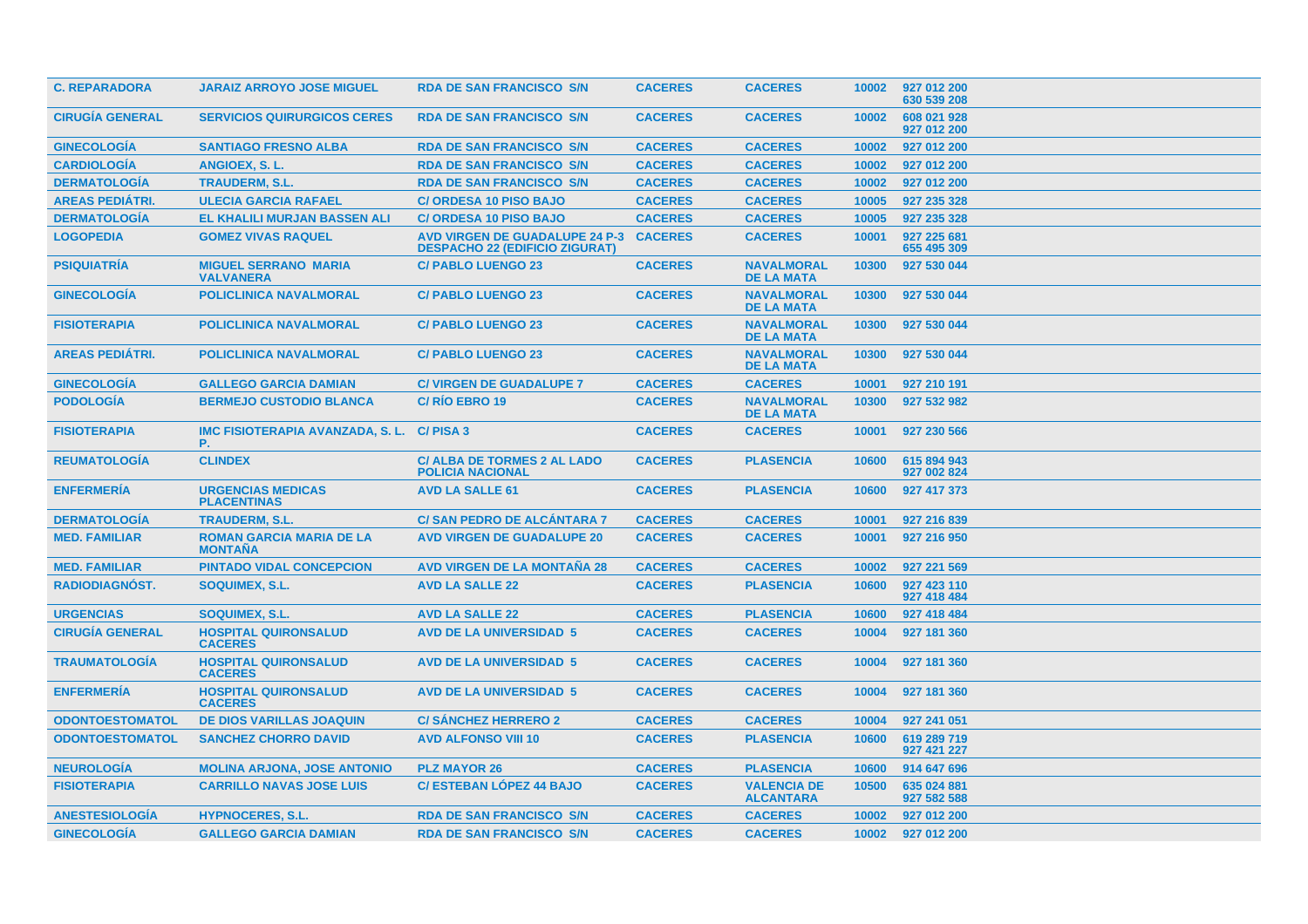| <b>RADIODIAGNÓST.</b>  | <b>CLINICA SAN FRANCISCO</b>                                | <b>RDA DE SAN FRANCISCO S/N</b>                                                  | <b>CACERES</b> | <b>CACERES</b>                         |       | 10002 927 012 200          |
|------------------------|-------------------------------------------------------------|----------------------------------------------------------------------------------|----------------|----------------------------------------|-------|----------------------------|
| <b>ANATOMOPATOLO.</b>  | <b>CENTRO DE PATOLOGIA T.</b><br>PORCELL, S.L.              | <b>RDA DE SAN FRANCISCO S/N</b>                                                  | <b>CACERES</b> | <b>CACERES</b>                         | 10002 | 927 012 200                |
| <b>CIRUGÍA GENERAL</b> | <b>CARDENAL MURILLO FRANCISCO</b><br><b>JAVIER</b>          | <b>RDA DE SAN FRANCISCO S/N</b>                                                  | <b>CACERES</b> | <b>CACERES</b>                         | 10002 | 927 012 200<br>927 213 198 |
| <b>HOSP. GENERAL</b>   | <b>CLINICA SAN FRANCISCO</b>                                | <b>RDA DE SAN FRANCISCO S/N</b>                                                  | <b>CACERES</b> | <b>CACERES</b>                         | 10002 | 927 012 200                |
| <b>UROLOGÍA</b>        | <b>DELGADO CALLAO SANTIAGO</b>                              | <b>RDA DE SAN FRANCISCO S/N</b>                                                  | <b>CACERES</b> | <b>CACERES</b>                         | 10002 | 927 012 200                |
| <b>FISIOTERAPIA</b>    | <b>CLINICA CASSILLAS</b>                                    | <b>AVD RAMON Y CAJAL 12</b>                                                      | <b>CACERES</b> | <b>TRUJILLO</b>                        | 10200 | 927 323 202                |
| <b>TRAUMATOLOGÍA</b>   | <b>MIRON DOMINGUEZ ALEJANDRO</b>                            | <b>C/ RONDA DEL CARMEN 11</b>                                                    | <b>CACERES</b> | <b>CACERES</b>                         | 10002 | 927 222 111                |
| <b>TRANSPORTE</b>      | <b>COOPERATIVA AMBULANCIAS</b><br><b>AREVEI</b>             | <b>TRV DE LAS ANGUSTIAS S/N</b>                                                  | <b>CACERES</b> | <b>NAVALMORAL</b><br><b>DE LA MATA</b> | 10300 | 927 532 415                |
| <b>PODOLOGIA</b>       | <b>MARTIN LORENZO BEATRIZ</b>                               | <b>C/ RAFAEL ALBERTI 4</b>                                                       | <b>CACERES</b> | <b>MONTEHERMOS</b><br>$\mathbf{O}$     | 10810 | 927 430 364<br>696 614 964 |
| <b>GINECOLOGÍA</b>     | <b>SANTIAGO FRESNO ALBA</b>                                 | <b>AVD SAN FRANCISCO s/n</b>                                                     | <b>CACERES</b> | <b>CACERES</b>                         | 10001 | 927 545 956<br>927 012 200 |
| <b>REUMATOLOGIA</b>    | <b>FERNANDEZ DOMINGUEZ ENRIQUE</b>                          | <b>C/ISLA TENERIFE 12</b>                                                        | <b>CACERES</b> | <b>CACERES</b>                         | 10001 | 629 609 731                |
| <b>MED. INTERNA</b>    | <b>COSTO CAMPOAMOR ALBERTO</b>                              | <b>AVD DE ESPAÑA 17</b>                                                          | <b>CACERES</b> | <b>CACERES</b>                         | 10003 | 696 498 369                |
| <b>PSICOLOGÍA</b>      | <b>RUCA ATENCION MEDICIA</b><br><b>ESPECIALIZADA, C. B.</b> | <b>C/MERCADO 18</b>                                                              | <b>CACERES</b> | <b>NAVALMORAL</b><br><b>DE LA MATA</b> | 10300 | 927 608 501                |
| <b>ODONTOESTOMATOL</b> | <b>DUAL DENTAL C.B.</b>                                     | <b>C/ MANUEL MAS 59</b>                                                          | <b>CACERES</b> | <b>TALAYUELA</b>                       | 10310 | 927 578 072                |
| <b>PSICOLOGIA</b>      | <b>GARCIA MARQUEZ JAVIER</b>                                | AVD DE ESPAÑA 15 CENTRO DE<br>ATENCIÓN A LA INFANCIA Y LA<br><b>ADOLESCENCIA</b> | <b>CACERES</b> | <b>CACERES</b>                         | 10001 | 645 921 214<br>927 248 423 |
| <b>ALERGOLOGIA</b>     | <b>AHMIDA TAHAR</b>                                         | <b>C/DINAMARCA 2 CENTRO MEDICO</b><br><b>CERES</b>                               | <b>CACERES</b> | <b>CACERES</b>                         | 10002 | 927 629 367                |
| <b>PODOLOGÍA</b>       | <b>CLINDEX</b>                                              | <b>C/ ALBA DE TORMES 2 AL LADO</b><br><b>POLICIA NACIONAL</b>                    | <b>CACERES</b> | <b>PLASENCIA</b>                       | 10600 | 615 894 943<br>927 002 824 |
| <b>MED. FAMILIAR</b>   | <b>GOMEZ VILLA AGAPITO</b>                                  | <b>AVD VGEN.GUADALUPE-</b><br><b>EDIF.EUROPA-39</b>                              | <b>CACERES</b> | <b>CACERES</b>                         | 10001 | 927 243 397                |
| 0.R.L.                 | <b>IBARRONDO PASTRANA JAVIER</b>                            | <b>AVD LA SALLE 22</b>                                                           | <b>CACERES</b> | <b>PLASENCIA</b>                       | 10600 | 927 418 484                |
| <b>ENFERMERÍA</b>      | <b>SOQUIMEX, S.L.</b>                                       | <b>AVD LA SALLE 22</b>                                                           | <b>CACERES</b> | <b>PLASENCIA</b>                       | 10600 | 927 418 484                |
| <b>UROLOGÍA</b>        | <b>ESTEBAN ARTIAGA RICARDO</b>                              | <b>AVD LA SALLE 22</b>                                                           | <b>CACERES</b> | <b>PLASENCIA</b>                       | 10600 | 927 423 110<br>638 617 625 |
| <b>URGENCIAS</b>       | SOQUIMEX, S.L.                                              | <b>AVD LA SALLE 22</b>                                                           | <b>CACERES</b> | <b>PLASENCIA</b>                       | 10600 |                            |
| <b>ENDOCRINOLOGIA</b>  | <b>HOSPITAL QUIRONSALUD</b><br><b>CACERES</b>               | <b>AVD DE LA UNIVERSIDAD 5</b>                                                   | <b>CACERES</b> | <b>CACERES</b>                         | 10004 | 927 181 360                |
| <b>ANÁLISIS</b>        | <b>HOSPITAL QUIRONSALUD</b><br><b>CACERES</b>               | <b>AVD DE LA UNIVERSIDAD 5</b>                                                   | <b>CACERES</b> | <b>CACERES</b>                         | 10004 | 927 181 360                |
| <b>OFTALMOLOGÍA</b>    | <b>SANCHO PEREZ ANGEL F</b>                                 | <b>AVD DE LA UNIVERSIDAD 5</b>                                                   | <b>CACERES</b> | <b>CACERES</b>                         | 10004 | 927 181 360                |
| <b>UROLOGIA</b>        | <b>HOSPITAL QUIRONSALUD</b><br><b>CACERES</b>               | <b>AVD DE LA UNIVERSIDAD 5</b>                                                   | <b>CACERES</b> | <b>CACERES</b>                         | 10004 | 927 181 360                |
| <b>RADIODIAGNÓST.</b>  | <b>HOSPITAL QUIRONSALUD</b><br><b>CACERES</b>               | <b>AVD DE LA UNIVERSIDAD 5</b>                                                   | <b>CACERES</b> | <b>CACERES</b>                         | 10004 | 927 181 360                |
| <b>MED. INTERNA</b>    | <b>PEREZ FERNANDEZ SEVERINO</b>                             | <b>AVD DE LA UNIVERSIDAD 5</b>                                                   | <b>CACERES</b> | <b>CACERES</b>                         | 10004 | 927 181 360                |
| <b>AREAS PEDIÁTRI.</b> | <b>MORENO ARRANZ ADELA</b>                                  | <b>PSO DE LA ESTACIÓN 29</b>                                                     | <b>CACERES</b> | <b>NAVALMORAL</b><br><b>DE LA MATA</b> | 10300 | 927 531 760                |
| <b>ENFERMERIA</b>      | <b>MARTINEZ DONCEL Mª VICENTA</b>                           | C/ ATENCION A DOMICILIO.                                                         | <b>CACERES</b> | <b>NAVALMORAL</b><br><b>DE LA MATA</b> | 10300 | 927 535 096<br>927 530 678 |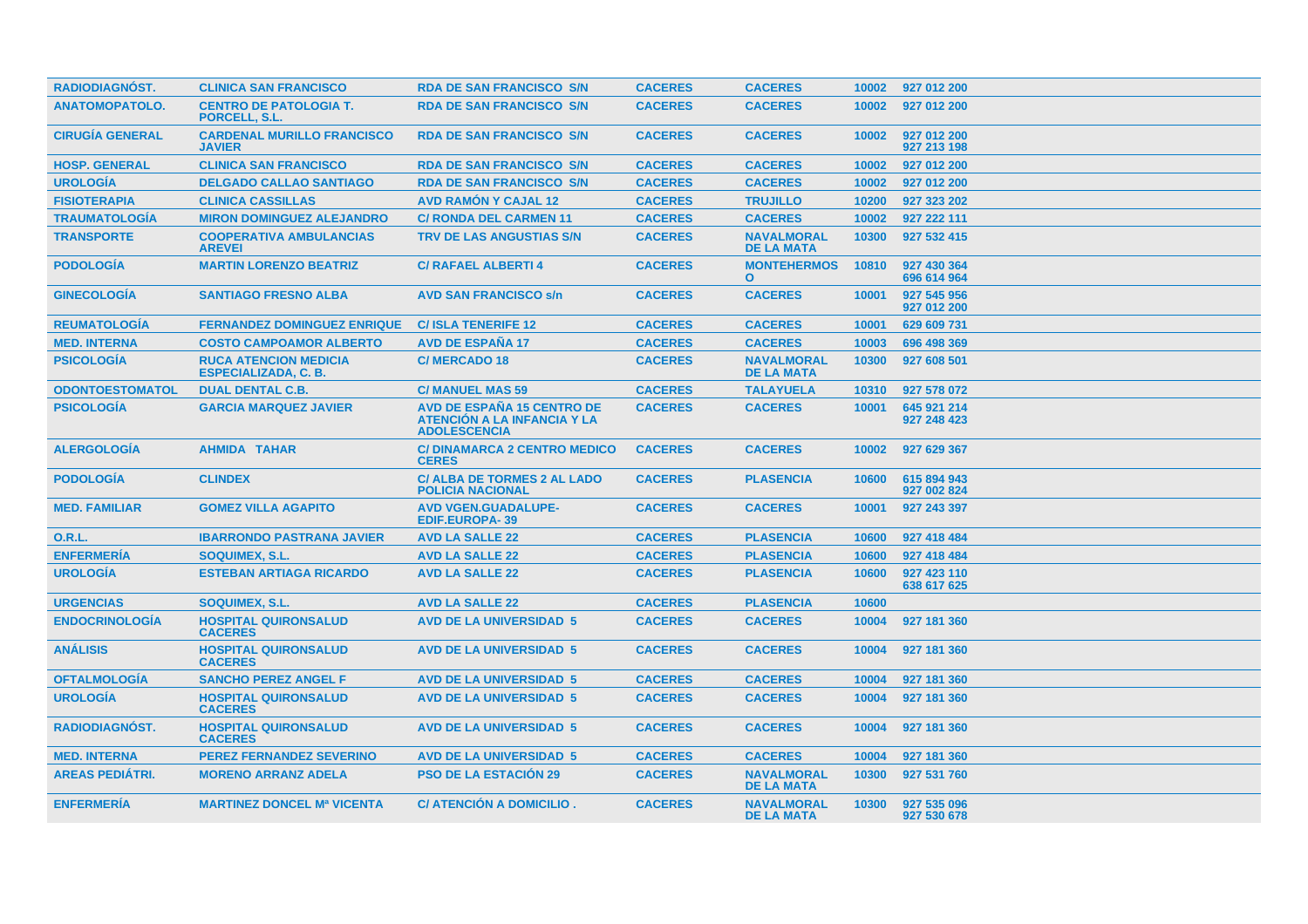| <b>OFTALMOLOGÍA</b>    | <b>INST. OFTALMOLOGIA LASER DE</b><br><b>CACERES</b>        | <b>AVD ISABEL DE MOCTEZUMA 6</b>                                 | <b>CACERES</b> | <b>CACERES</b>                         | 10005 | 927 240 918                |           |                                      |  |
|------------------------|-------------------------------------------------------------|------------------------------------------------------------------|----------------|----------------------------------------|-------|----------------------------|-----------|--------------------------------------|--|
| <b>MED. FAMILIAR</b>   | <b>EL MILAGRO DE LA NOCHE</b>                               | <b>AVD EXTREMADURA 6</b>                                         | <b>CACERES</b> | <b>CORIA</b>                           | 10800 | 927 500 771                |           |                                      |  |
| <b>CARDIOLOGIA</b>     | <b>GOMEZ BARRADO JOSE JAVIER</b>                            | <b>C/GIL CORDERO 19</b>                                          | <b>CACERES</b> | <b>CACERES</b>                         | 10001 | 659 250 353                |           |                                      |  |
| <b>UROLOGÍA</b>        | <b>ORTEGA MARISCAL JAVIER</b>                               | <b>RDA DE SAN FRANCISCO S/N</b>                                  | <b>CACERES</b> | <b>CACERES</b>                         | 10002 | 927 012 200                |           |                                      |  |
| <b>C. REPARADORA</b>   | <b>GALAN FAJARDO JOSE MARIA</b>                             | <b>RDA DE SAN FRANCISCO S/N</b>                                  | <b>CACERES</b> | <b>CACERES</b>                         | 10002 | 696 363 921<br>927 213 860 |           |                                      |  |
| <b>UROLOGÍA</b>        | <b>GARCIA GONZALEZ ANTONIO</b>                              | <b>RDA DE SAN FRANCISCO S/N</b>                                  | <b>CACERES</b> | <b>CACERES</b>                         | 10002 | 927 012 200                |           |                                      |  |
| <b>UROLOGÍA</b>        | <b>ESTEBAN ARTIAGA RICARDO</b>                              | <b>RDA DE SAN FRANCISCO S/N</b>                                  | <b>CACERES</b> | <b>CACERES</b>                         | 10002 | 927 012 200                |           |                                      |  |
| <b>GINECOLOGÍA</b>     | <b>PASCUAL AGUIRRE MA ISABEL</b>                            | <b>RDA DE SAN FRANCISCO S/N</b>                                  | <b>CACERES</b> | <b>CACERES</b>                         | 10002 | 927 012 200                |           |                                      |  |
| <b>AREAS PEDIÁTRI.</b> | <b>ROMERO SALA FRANCISCO JAVIER</b>                         | <b>RDA DE SAN FRANCISCO S/N</b>                                  | <b>CACERES</b> | <b>CACERES</b>                         | 10002 |                            |           |                                      |  |
| <b>CARDIOLOGÍA</b>     | <b>VEGA FERNANDEZ JORGE MANUEL</b>                          | <b>RDA DE SAN FRANCISCO S/N</b>                                  | <b>CACERES</b> | <b>CACERES</b>                         | 10002 | 927 012 200                |           |                                      |  |
| <b>AREAS PEDIÁTRI.</b> | <b>ROMERO SALA FRANCISCO JAVIER</b>                         | <b>RDA DE SAN FRANCISCO S/N</b>                                  | <b>CACERES</b> | <b>CACERES</b>                         | 10002 | 927 012 200<br>927 012 000 |           |                                      |  |
| <b>CARDIOLOGÍA</b>     | <b>PALOMINO GARCIA RAQUEL</b><br><b>TERESA</b>              | <b>RDA DE SAN FRANCISCO S/N</b>                                  | <b>CACERES</b> | <b>CACERES</b>                         | 10002 | 927 012 200                |           |                                      |  |
| <b>REUMATOLOGIA</b>    | <b>MORENO GIL Ma DEL PUERTO</b>                             | <b>C/ ORDESA 10 PISO BAJO</b>                                    | <b>CACERES</b> | <b>CACERES</b>                         | 10005 | 657 231 444<br>927 235 328 | <b>SI</b> | Pulsa aquí para pedir tu cita online |  |
| <b>ENFERMERÍA</b>      | <b>CENTRO MEDICO MONFRAGÜE</b>                              | <b>C/ ORDESA 10 PISO BAJO</b>                                    | <b>CACERES</b> | <b>CACERES</b>                         | 10005 | 927 235 328                |           |                                      |  |
| <b>PSICOLOGIA</b>      | <b>GONZALEZ ENCINAS MONTSERRAT</b>                          | C/ CARTAS 52 PISO 1º                                             | <b>CACERES</b> | <b>PLASENCIA</b>                       | 10600 | 927 423 856<br>639 891 452 |           |                                      |  |
| <b>TRAUMATOLOGÍA</b>   | <b>VECUR EXTREMADURA, S. L.</b>                             | <b>C/ ANTONIO SILVA 2</b>                                        | <b>CACERES</b> | <b>CACERES</b>                         | 10001 | 927 228 107                |           |                                      |  |
| <b>CIRUGÍA GENERAL</b> | <b>FORURIA FRANCO ANTONIO MARIA</b>                         | <b>C/ PABLO LUENGO 23</b>                                        | <b>CACERES</b> | <b>NAVALMORAL</b><br><b>DE LA MATA</b> | 10300 | 927 530 044                |           |                                      |  |
| <b>GINECOLOGÍA</b>     | <b>FERNANDEZ MENA JOSE</b><br><b>FRANCISCO</b>              | <b>C/ GUTIERREZ MELLADO 4</b>                                    | <b>CACERES</b> | <b>NAVALMORAL</b><br><b>DE LA MATA</b> | 10300 | 927 531 704                |           |                                      |  |
| <b>CARDIOLOGIA</b>     | <b>MARCOS GOMEZ GONZALO</b>                                 | <b>C/DIONISIO ACEDO 9</b>                                        | <b>CACERES</b> | <b>CACERES</b>                         | 10001 | 681 237 640                |           |                                      |  |
| <b>PSIQUIATRÍA</b>     | <b>CLINICAS T M I</b>                                       | <b>AVD ANGUSTIAS 10</b>                                          | <b>CACERES</b> | <b>NAVALMORAL</b><br><b>DE LA MATA</b> | 10300 | 927 533 262                |           |                                      |  |
| <b>ENFERMERÍA</b>      | <b>CLINICAS T M I</b>                                       | <b>AVD ANGUSTIAS 10</b>                                          | <b>CACERES</b> | <b>NAVALMORAL</b><br><b>DE LA MATA</b> | 10300 | 927 533 262                |           |                                      |  |
| <b>GINECOLOGIA</b>     | <b>CLINICAS T M I</b>                                       | <b>AVD ANGUSTIAS 10</b>                                          | <b>CACERES</b> | <b>NAVALMORAL</b><br><b>DE LA MATA</b> | 10300 | 927 533 262                |           |                                      |  |
| <b>MED. FAMILIAR</b>   | <b>RUCA ATENCION MEDICIA</b><br><b>ESPECIALIZADA, C. B.</b> | <b>C/MERCADO 18</b>                                              | <b>CACERES</b> | <b>NAVALMORAL</b><br><b>DE LA MATA</b> | 10300 | 927 608 501                |           |                                      |  |
| <b>AREAS PEDIÁTRI.</b> | <b>RUCA ATENCION MEDICIA</b><br><b>ESPECIALIZADA, C. B.</b> | <b>C/MERCADO 18</b>                                              | <b>CACERES</b> | <b>NAVALMORAL</b><br><b>DE LA MATA</b> | 10300 | 927 608 501                |           |                                      |  |
| <b>OFTALMOLOGIA</b>    | <b>CARRIL NUNEZ JEREMIAS</b>                                | <b>AVD DE LA VERA 2</b>                                          | <b>CACERES</b> | <b>PLASENCIA</b>                       | 10600 | 927 415 685                |           |                                      |  |
| <b>AREAS PEDIÁTRI.</b> | <b>LOPEZ MARTINEZ CAROLINA</b>                              | <b>RDA RONDA SAN FRANCISCO 1</b><br><b>CLINICA SAN FRANCISCO</b> | <b>CACERES</b> | <b>CACERES</b>                         | 10002 | 927 012 200                |           |                                      |  |
| <b>FISIOTERAPIA</b>    | <b>RODAS FUENTES ANA MARIA</b>                              | <b>C/SAN CALIXTO 8</b>                                           | <b>CACERES</b> | <b>PLASENCIA</b>                       | 10600 | 927 418 635                |           |                                      |  |
| <b>CARDIOLOGÍA</b>     | <b>GOMEZ BARRADO JOSE JAVIER</b>                            | <b>C/ GUTIÉRREZ MELLADO 4</b>                                    | <b>CACERES</b> | <b>NAVALMORAL</b><br><b>DE LA MATA</b> | 10300 | 927 531 704                |           |                                      |  |
| <b>PODOLOGÍA</b>       | <b>PULIDO DUQUE LUIS JAVIER</b>                             | <b>C/SAN PEDRO DE ALCÁNTARA 14</b>                               | <b>CACERES</b> | <b>CACERES</b>                         | 10001 | 699 149 575<br>927 223 429 |           |                                      |  |
| <b>MED. INTERNA</b>    | <b>GAZAPO NAVARRO MARIA TERESA</b>                          | <b>AVD DE LA SALLE 22</b>                                        | <b>CACERES</b> | <b>PLASENCIA</b>                       | 10600 | 927 418 484                |           |                                      |  |
| <b>OFTALMOLOGIA</b>    | <b>CARRIL NUNEZ JEREMIAS</b>                                | <b>AVD LA SALLE 22</b>                                           | <b>CACERES</b> | <b>PLASENCIA</b>                       | 10600 | 927 418 484                |           |                                      |  |
|                        |                                                             |                                                                  |                |                                        |       |                            |           |                                      |  |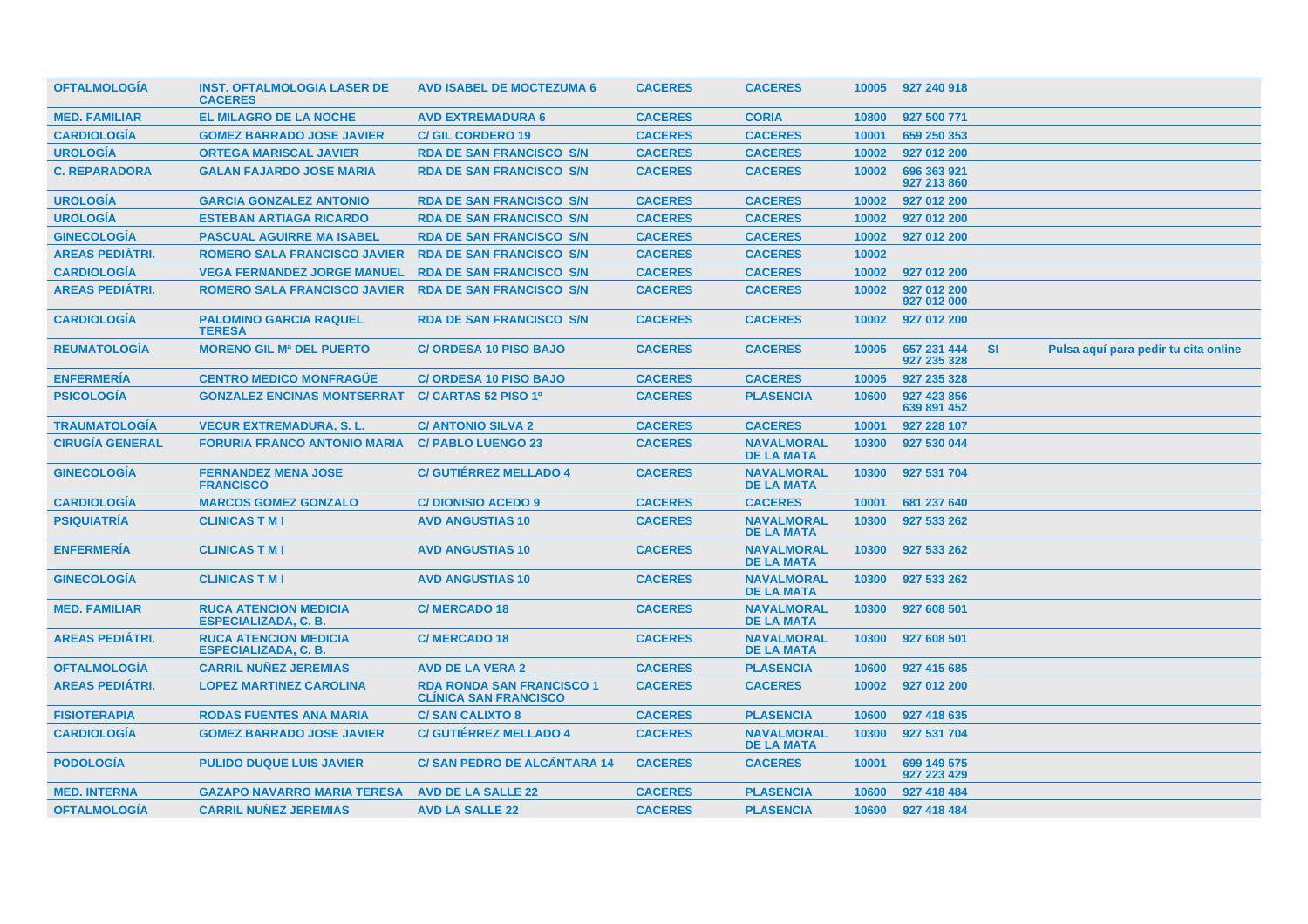| <b>ANESTESIOLOGIA</b>  | <b>MORALES GARCIA ERNESTO</b><br><b>JORGE</b>                                  | <b>AVD LA SALLE 22</b>                                                          | <b>CACERES</b> | <b>PLASENCIA</b>                       | 10600 | 927 419 381                |           |                                      |  |
|------------------------|--------------------------------------------------------------------------------|---------------------------------------------------------------------------------|----------------|----------------------------------------|-------|----------------------------|-----------|--------------------------------------|--|
| <b>CIRUGÍA GENERAL</b> | <b>HOSPITAL QUIRONSALUD</b><br><b>CACERES</b>                                  | <b>AVD DE LA UNIVERSIDAD 5</b>                                                  | <b>CACERES</b> | <b>CACERES</b>                         | 10004 | 927 216 869<br>927 181 360 |           |                                      |  |
| <b>ANESTESIOLOGÍA</b>  | <b>HYPNOCERES, S.L.</b>                                                        | <b>AVD DE LA UNIVERSIDAD 5</b>                                                  | <b>CACERES</b> | <b>CACERES</b>                         | 10004 | 927 216 869<br>927 181 360 |           |                                      |  |
| <b>NEUROLOGÍA</b>      | <b>NEURO-MAGISTER, S.L.</b>                                                    | <b>AVD DE LA UNIVERSIDAD 5</b>                                                  | <b>CACERES</b> | <b>CACERES</b>                         | 10004 | 927 181 360                |           |                                      |  |
| <b>UROLOGIA</b>        | <b>GARCIA GONZALEZ ANTONIO</b>                                                 | <b>AVD DE ESPAÑA 1</b>                                                          | <b>CACERES</b> | <b>CACERES</b>                         | 10002 | 927 216 099<br>927 227 263 |           |                                      |  |
| <b>ODONTOESTOMATOL</b> | <b>AGUNDEZ VICENTE MIGUEL</b><br><b>VICENTE</b>                                | <b>C/ URBANO GONZÁLEZ SERRANO</b><br>37                                         | <b>CACERES</b> | <b>NAVALMORAL</b><br><b>DE LA MATA</b> | 10300 | 927 532 554<br>659 342 908 |           |                                      |  |
| <b>DIGESTIVO</b>       | <b>DIAZ BLASCO JAVIER ANGEL</b>                                                | <b>AVD DE LOS QUIJOTES S/N</b>                                                  | <b>CACERES</b> | <b>CACERES</b>                         | 10004 |                            |           |                                      |  |
| <b>PODOLOGIA</b>       | <b>CARRILLO NAVAS JOSE LUIS</b>                                                | <b>C/ ESTEBAN LÓPEZ 44 BAJO</b>                                                 | <b>CACERES</b> | <b>VALENCIA DE</b><br><b>ALCANTARA</b> | 10500 | 635 024 881<br>927 582 588 |           |                                      |  |
| <b>ANÁLISIS</b>        | <b>MEGALAB</b>                                                                 | <b>AVD EXTREMADURA 6</b>                                                        | <b>CACERES</b> | <b>CORIA</b>                           | 10800 | 927 500 771                |           |                                      |  |
| <b>MED. FAMILIAR</b>   | <b>CLINICA CASSILLAS</b>                                                       | <b>C/MARTIRES 15</b>                                                            | <b>CACERES</b> | <b>MIAJADAS</b>                        | 10100 | 927 161 296                |           |                                      |  |
| <b>AREAS PEDIÁTRI.</b> | <b>CASAS GIL JOSE MANUEL</b>                                                   | <b>C/BERLIN4</b>                                                                | <b>CACERES</b> | <b>CACERES</b>                         | 10005 | 927 230 679                |           |                                      |  |
| <b>AREAS PEDIÁTRI.</b> | <b>BARRERA SERRANO AGUSTIN</b>                                                 | <b>PSO DE LA ESTACIÓN 21</b>                                                    | <b>CACERES</b> | <b>NAVALMORAL</b><br><b>DE LA MATA</b> | 10300 | 927 530 185                | <b>SI</b> | Pulsa aquí para pedir tu cita online |  |
| <b>OFTALMOLOGÍA</b>    | <b>INST. OFTALMOLOGIA LASER DE</b><br><b>CACERES</b>                           | <b>RDA DE SAN FRANCISCO S/N</b>                                                 | <b>CACERES</b> | <b>CACERES</b>                         | 10002 | 927 012 200                |           |                                      |  |
| <b>ANATOMOPATOLO.</b>  | <b>MEGALAB</b>                                                                 | <b>RDA DE SAN FRANCISCO S/N</b>                                                 | <b>CACERES</b> | <b>CACERES</b>                         | 10002 | 927 012 200                |           |                                      |  |
| <b>OFTALMOLOGÍA</b>    | <b>SANCHO PEREZ ANGEL F</b>                                                    | <b>RDA DE SAN FRANCISCO S/N</b>                                                 | <b>CACERES</b> | <b>CACERES</b>                         | 10002 | 927 012 200                |           |                                      |  |
| <b>ANÁLISIS</b>        | <b>MEGALAB</b>                                                                 | <b>RDA DE SAN FRANCISCO S/N</b>                                                 | <b>CACERES</b> | <b>CACERES</b>                         | 10002 | 927 012 200                |           |                                      |  |
| <b>ENDOCRINOLOGÍA</b>  | <b>FRAILE GOMEZ JUANA</b>                                                      | <b>RDA DE SAN FRANCISCO S/N</b>                                                 | <b>CACERES</b> | <b>CACERES</b>                         | 10002 | 927 012 200                |           |                                      |  |
| <b>NEUMOLOGÍA</b>      | <b>GARCIA GUISADO ALFONSO</b>                                                  | <b>RDA DE SAN FRANCISCO S/N</b>                                                 | <b>CACERES</b> | <b>CACERES</b>                         | 10002 | 927 012 200<br>696 363 921 |           |                                      |  |
| <b>ANESTESIOLOGIA</b>  | <b>VARGAS MEDRANO WALTER HUGO</b>                                              | <b>RDA DE SAN FRANCISCO S/N</b>                                                 | <b>CACERES</b> | <b>CACERES</b>                         | 10002 | 927 012 200                |           |                                      |  |
| <b>ENFERMERÍA</b>      | <b>ADELANTE SALUD</b>                                                          | <b>RDA DE SAN FRANCISCO S/N</b>                                                 | <b>CACERES</b> | <b>CACERES</b>                         | 10002 | 927 012 200                |           |                                      |  |
| <b>MED. FAMILIAR</b>   | <b>VEGA ROUCHER MARCOS</b>                                                     | <b>RDA DE SAN FRANCISCO S/N</b>                                                 | <b>CACERES</b> | <b>CACERES</b>                         | 10002 | 927 012 200                |           |                                      |  |
| <b>OFTALMOLOGÍA</b>    | <b>SANCHO PEREZ ANGEL F</b>                                                    | <b>RDA DE SAN FRANCISCO S/N</b>                                                 | <b>CACERES</b> | <b>CACERES</b>                         | 10002 | 927 012 200<br>927 245 956 |           |                                      |  |
| <b>URGENCIAS</b>       | <b>CLINICA SAN FRANCISCO</b>                                                   | <b>RDA DE SAN FRANCISCO S/N</b>                                                 | <b>CACERES</b> | <b>CACERES</b>                         | 10002 | 927 012 200                |           |                                      |  |
| <b>ENFERMERÍA</b>      | <b>CLINICA SAN FRANCISCO</b>                                                   | <b>RDA DE SAN FRANCISCO S/N</b>                                                 | <b>CACERES</b> | <b>CACERES</b>                         | 10002 | 927 012 200                |           |                                      |  |
| <b>ENDOCRINOLOGÍA</b>  | <b>ENCISO IZQUIERDO FIDEL JESUS</b>                                            | <b>C/SAN PEDRO DE ALCÁNTARA 7</b>                                               | <b>CACERES</b> | <b>CACERES</b>                         | 10001 | 927 261 092                |           |                                      |  |
| <b>OFTALMOLOGÍA</b>    | <b>BERMUDEZ MARTINEZ RAFAEL</b>                                                | <b>C/ ORDESA 10 PISO BAJO</b>                                                   | <b>CACERES</b> | <b>CACERES</b>                         | 10005 | 927 235 328                |           |                                      |  |
| <b>FISIOTERAPIA</b>    | <b>GABINETE DE FISIOTERAPIA Y</b><br><b>OSTEOPATIA</b>                         | <b>C/ CASAS DE COTALLO 7 PISO</b><br><b>BAJO</b>                                | <b>CACERES</b> | <b>CACERES</b>                         | 10003 | 659 898 270<br>927 221 010 |           |                                      |  |
| <b>FISIOTERAPIA</b>    | <b>HURTADO MARTINEZ ANGELES</b><br><b>MONTAÑA</b>                              | <b>C/ RAFAEL CHAPARRO 48</b>                                                    | <b>CACERES</b> | <b>ARROYO DE LA</b><br><b>LUZ</b>      | 10900 | 610 803 908                |           |                                      |  |
| <b>RADIODIAGNOST.</b>  | <b>FERNANDEZ DE ATECA JUAN</b><br><b>CARLOS</b>                                | AVD VIRGEN DE GUADALUPE 24 P-3 CACERES<br><b>DESPACHO 22 (EDIFICIO ZIGURAT)</b> |                | <b>CACERES</b>                         | 10001 | 927 240 302<br>927 217 464 |           |                                      |  |
| <b>LOGOPEDIA</b>       | <b>GABINETE LOGOPEDICO BLANCA</b><br><b>PALOMA</b>                             | C/ ATAHUALPA 1 PISO 1º-PTA D                                                    | <b>CACERES</b> | <b>CACERES</b>                         | 10005 | 927 221 921                |           |                                      |  |
| <b>C.M.A.</b>          | <b>ALEJO-LEAL CENTRO MEDICO DE</b><br><b>VALORACION DAÑO CORPORAL.</b><br>C.B. | <b>C/ RUTA DE LA PLATA 13 PISO</b><br><b>BAJO</b>                               | <b>CACERES</b> | <b>CACERES</b>                         | 10005 | 927 217 505                |           |                                      |  |